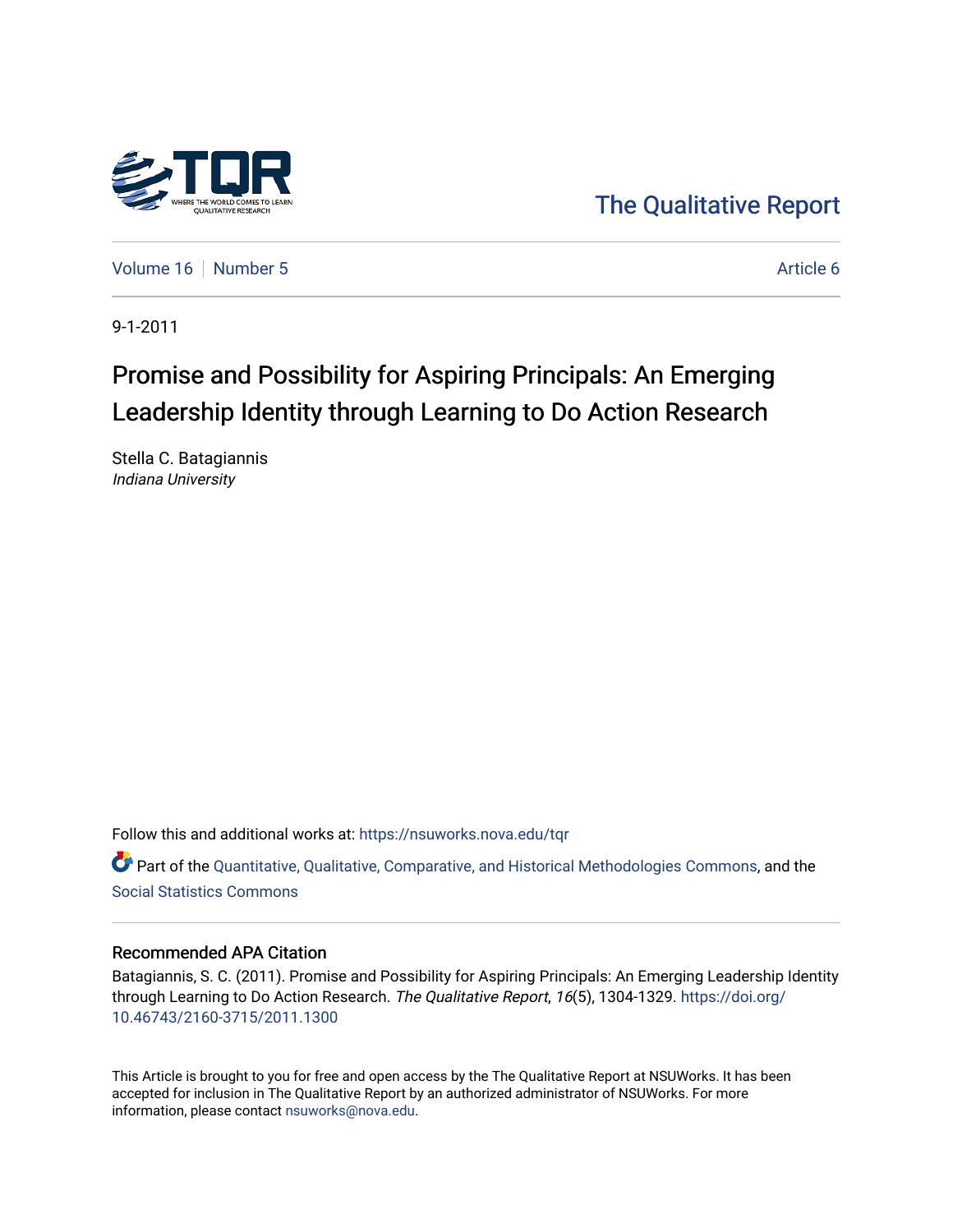# **Qualitative Research Graduate Certificate** Indulge in Culture Exclusively Online . 18 Credits



## Promise and Possibility for Aspiring Principals: An Emerging Leadership Identity through Learning to Do Action Research

**LEARN MORE** 

## Abstract

This case study explored the promise and possibility of doing action research both for aspiring principals engaged in such research and for professors using it as pedagogy for teaching educational leadership. The study of a class of graduate students aspiring to be principals had a constructivist theoretical framework. The research design consisted of three tiers: tier one: a reflective self-study by the professor evaluating the pedagogy of developing action research team projects; tier two: an analysis of the selfevaluations of the aspiring principals on the pedagogy of developing action research team projects and its effect on their learning; and tier three: the perceived deep learning resulting from the action research topics. The study concluded that for aspiring principals, learning to do action research in teams has the potential for powerful impact on emerging leadership identity; on the focus on deep issues and first steps in transformational leadership; and on individual and mutual reflection and the development of professional learning communities. For university professors, action research melds theory and practice and is effective pedagogy for teaching leadership.

## Keywords

Action Research, Pedagogy in Higher Education, Team Projects, Educational Leadership, Transformational Leadership, Constructivism

## Creative Commons License



This work is licensed under a [Creative Commons Attribution-Noncommercial-Share Alike 4.0 License](https://creativecommons.org/licenses/by-nc-sa/4.0/).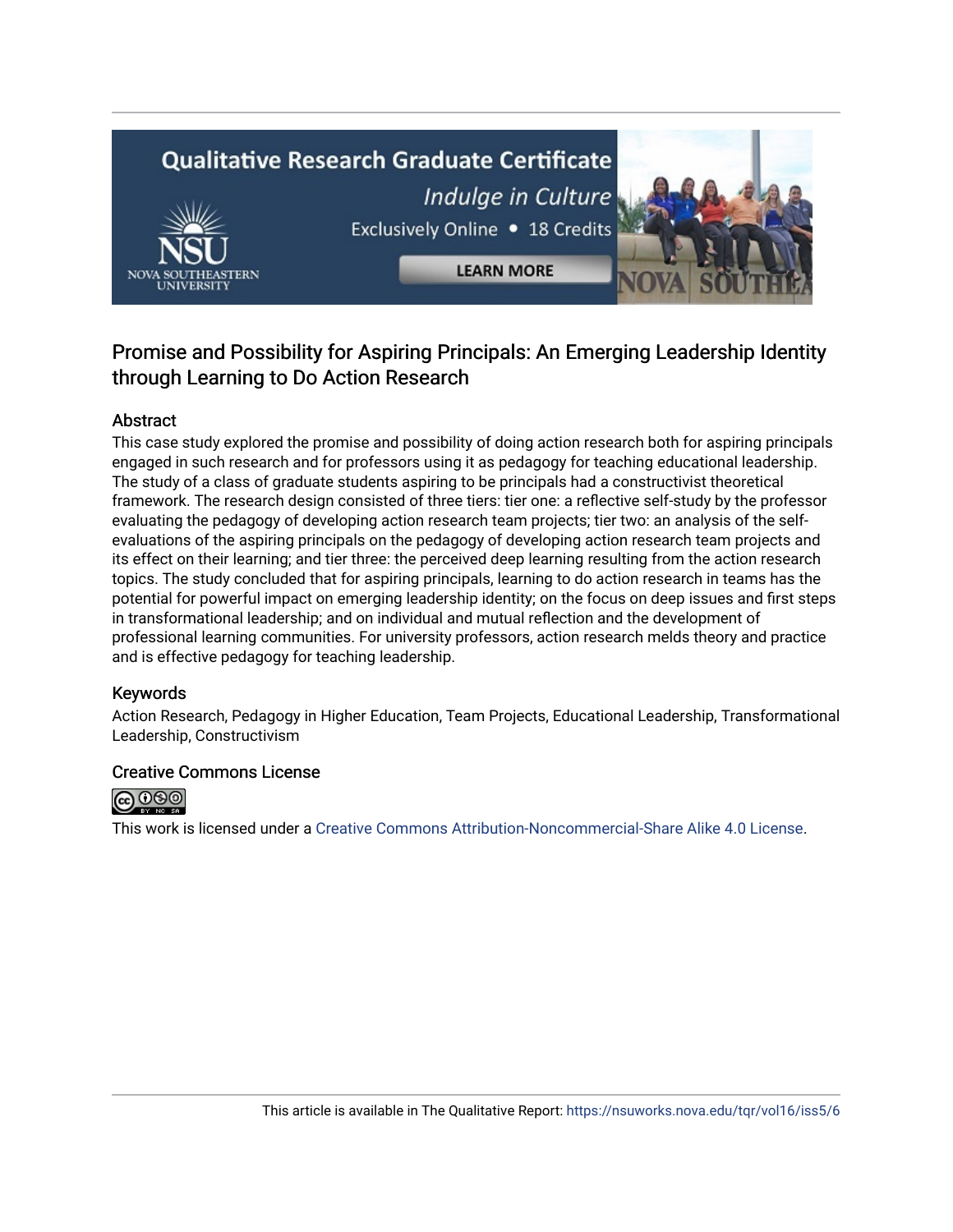## **Promise and Possibility for Aspiring Principals: An Emerging Leadership Identity through Learning to Do Action Research**

Stella C. Batagiannis Indiana University - Purdue University - Fort Wayne Fort Wayne, Indiana, USA

*This case study explored the promise and possibility of doing action research both for aspiring principals engaged in such research and for professors using it as pedagogy for teaching educational leadership. The study of a class of graduate students aspiring to be principals had a constructivist theoretical framework. The research design consisted of three tiers: tier one: a reflective self-study by the professor evaluating the pedagogy of developing action research team projects; tier two: an analysis of the self-evaluations of the aspiring principals on the pedagogy of developing action research team projects and its effect on their learning; and tier three: the perceived deep learning resulting from the action research topics. The study concluded that for aspiring principals, learning to do action research in teams has the potential for powerful impact on emerging leadership identity; on the focus on deep issues and first steps in transformational leadership; and on individual and mutual reflection and the development of professional learning communities. For university professors, action research melds theory and practice and is effective pedagogy for teaching leadership. Key Words: Action Research; Pedagogy in Higher Education; Team Projects; Educational Leadership; Transformational Leadership, Constructivism.* 

I arrived for my first day with notebooks and highlighters fully expecting to be lectured for five hours straight. Instead, I found my classes to be based around Socratic discussions and action research – light years away from what I expected. $^1$  $^1$ 

The above quote from a graduate student in my class expressed her expectations and initial fear and frustration when she arrived for her first course of the principal preparation program. In my class she immediately found the chairs in a circle, the freedom to develop her own ideas about leadership, and the opportunity through developing action research to take the first steps in applying her emerging theoretical leadership lens to practice—not a traditional classroom of rows and lectures. At least symbolically, this was a start to a program that would redefine her understanding of leadership.

Clearly, educational leadership is challenging in today's volatile climate of policy makers' endless blame and constant attacks on public education, including the hidden

 $\overline{a}$ 

<span id="page-2-0"></span><sup>&</sup>lt;sup>1</sup> Reflection of an aspiring principal, who was part of the study, on learning and action research.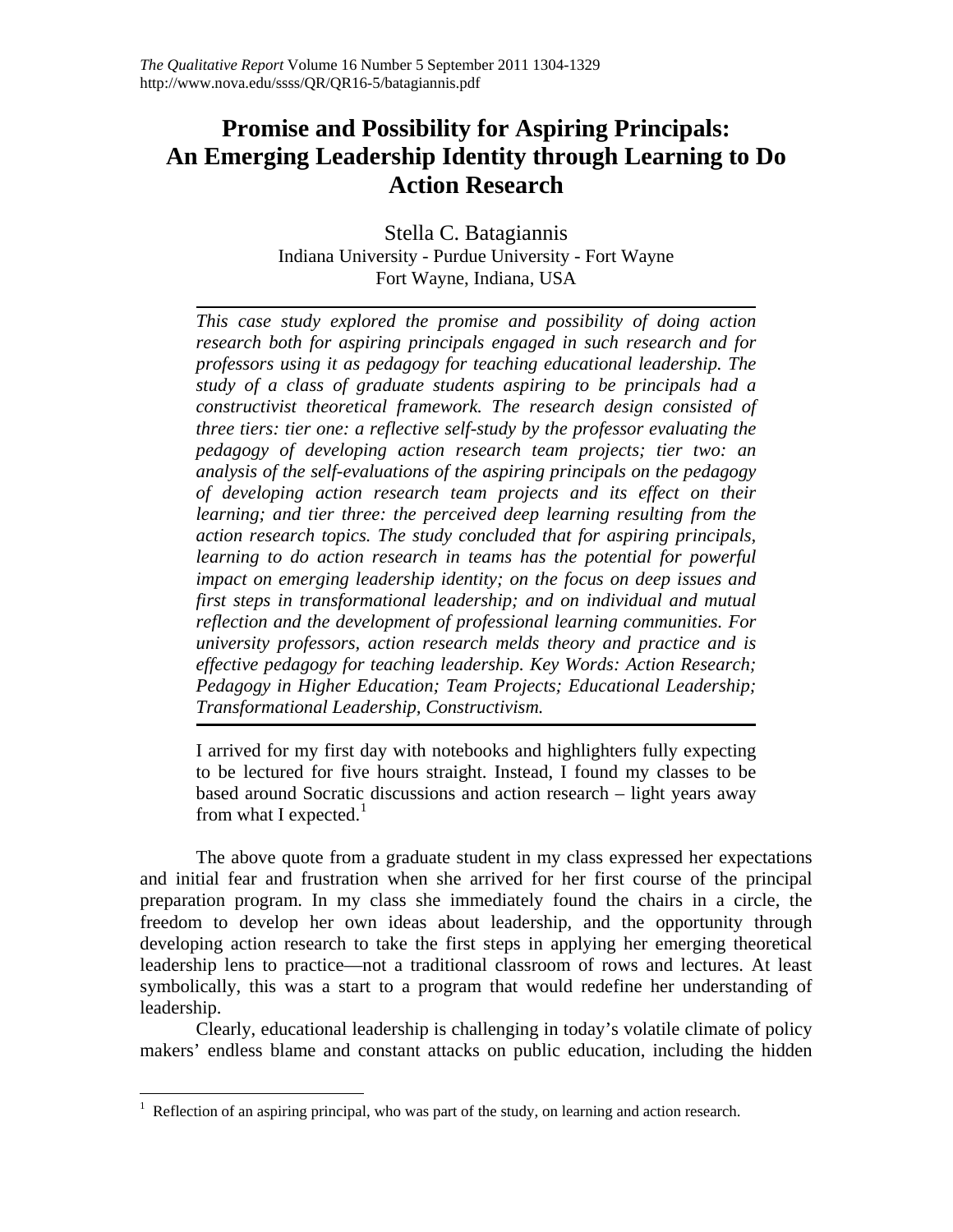dimension of a seeming determination to substitute technical management for thoughtful leadership (Bracey, 2002; Giroux, 2009a, 2009b; Goodlad, 2007). My case study to follow will suggest action research as a way to resist this simplistic and myopic thinking about leadership. Leadership in the educational arena has always been difficult to define (Bolman & Deal, 2002; Fullan, 2005; Hargreaves & Fink 2006; Heifetz & Linsky, 2002; Sergiovanni, 2005). This difficulty arises from the complexity of the field that reflects disagreement about the philosophical and theoretical stance of educators and policy makers. Within this current climate many seek to dismantle public education in general.

Given the above, within the strict practices of accountability, teaching about educational leadership has its own complexities in seeking to prepare aspiring principals<sup>[2](#page-3-0)</sup> to be effective, let alone transformational leaders. In determining the best way to teach leadership within this current practice, I often reflect upon my own experiences since I have lived in both worlds—that of the practitioner—from teacher to principal to superintendent—and now that of the academic, teaching about educational leadership. This reflection on my leadership experience in the field reminds me of the principals who both excelled and struggled. Those who excelled constantly identified issues to improve and problems to resolve. They understood the value of collegiality and the importance of the school improvement process. They were both reflective about their own ideas and those of others. They were readers and explored the thinking of leaders beyond their own school. Put differently, as I reflect on the qualities of those principals, in fact, they embodied elements of action researchers. Thus, my own study, reflection, and experiences as a professor in educational leadership and public school leader have convinced me that action research is a potentially transformative pedagogy, an avenue for aspiring leaders to mirror both theory and practice in their emerging leadership identity.

Given my action research bent, understanding the history became central to my emerging pedagogy, including the work of Kurt Lewin, who is generally credited with introducing action research and creating the metaphor of the continuous spiral. The components of action research consist of (Neill, 2004):

- Identifying the problem or area
- Reconnaissance or research
- Plan development
- Implementation of the plan
- Evaluation

1

- Revision of the original plan
- Implementation of the new plan.

Interestingly, there is limited scholarship about the teaching of action research in higher education. Instead existing scholarship focuses on the definition and application of action research, not on how to actually teach doing action research (Greenwood, 2007; Levin & Martin, 2007). I have integrated the development of action research projects as a pedagogy for my leadership courses for the purpose of introducing aspiring principals to doing precisely that—learning how to conduct action research. Given the time limitations

<span id="page-3-0"></span><sup>2</sup> The terms *aspiring principal* and *student* are used interchangeably in referring to the graduate students in this study.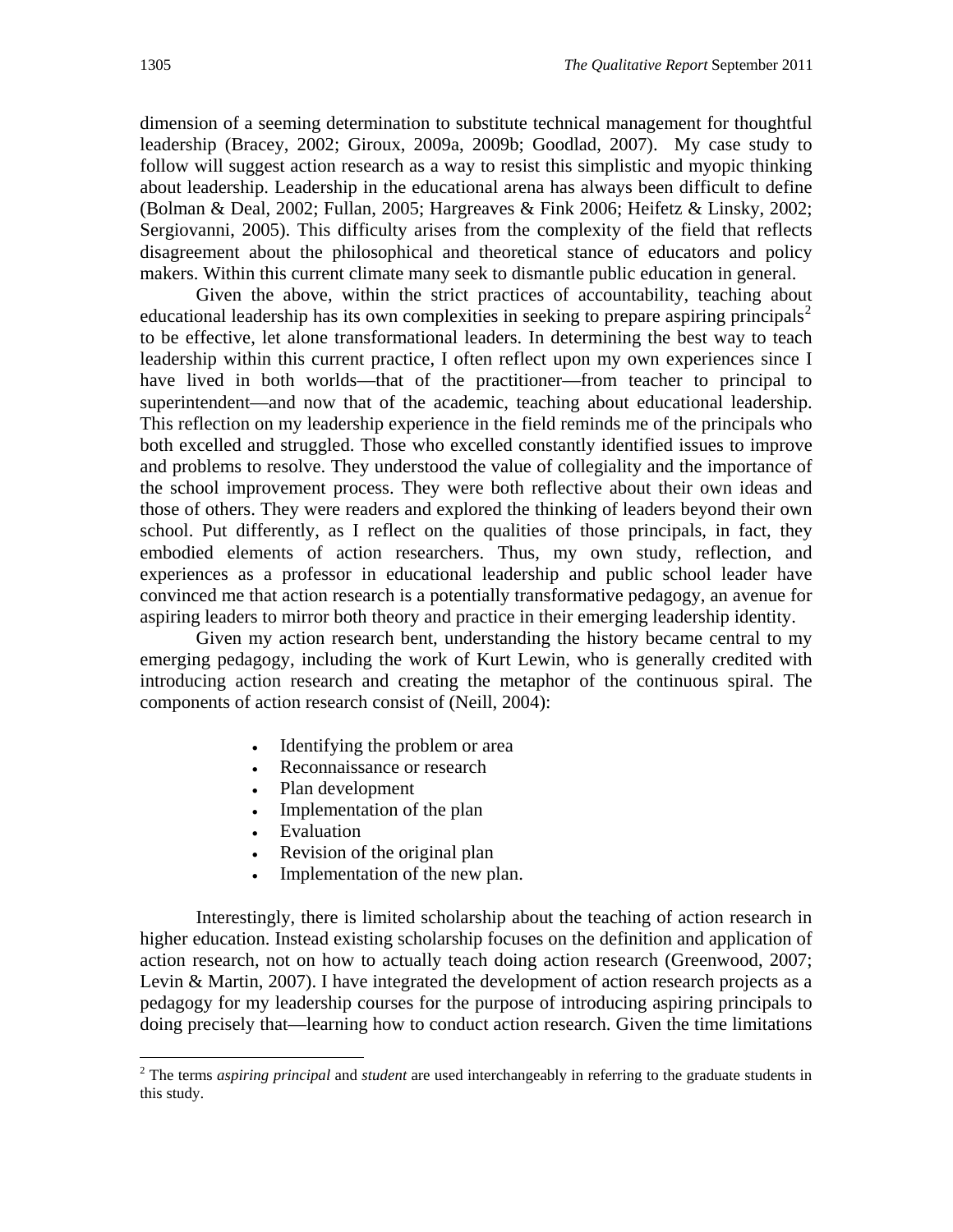and impracticality for the schools of having multiple action research projects implemented by graduate students/teachers, the students develop an action research plan, including how they will evaluate the plan, but do not actually implement it. However, in evaluating the pedagogy of action research, the majority of my students express an interest in implementation, and a number have communicated while enrolled in the course and after completing the class that they have implemented their plans.

Examined in this study is the effect of the pedagogy of action research on the course learning objectives intended to immerse students in leadership. Embedded in the action research project is the analysis of deep leadership issues—adaptive issues, not technical ones (Heifetz, 1994; Fullan, 2005). Accompanying that analysis is the concomitant analysis of the definition of leadership itself. From the first day of class, I used action research in guiding graduate students in their emerging leadership identity, challenging aspiring principals to answer the question, "Who am I as a leader?" It was this leadership identity that would inform their creative leadership decisions and capacity for problem solving. The more distinctly defined that identity was, the more insightful the potential leadership would be. Next, this reflective question of identity was linked to action research. I believe that aspiring principals have to first develop, or at least begin to develop, their leadership identity before they can wrestle with deeper leadership issues, those beyond management, which were the focus of the action research projects. In selecting their topics, students were encouraged to grapple with questions of leadership that reflected ethics, equity, justice, and authentic learning, rather than technical and/or management issues. Identifying such leadership issues and adopting virtual leadership roles in addressing their topics were significant first steps in transitioning from viewing education through the lens of the classroom teacher to the broader lens of a potential principal. A primary objective in this introductory class then, was to guide students away from defining leadership as management and toward leadership of teaching and learning as transformational leadership (Burns, 1978; Giroux, 1988; Sergiovanni, 1996, 2005).

As part of my own commitment to this form of growing inquiry, I now wanted to study its effectiveness as a pedagogy for aspiring educational leaders. It became pedagogically imperative to complete a case study, a qualitative analysis of one introductory leadership class, and to delve more deeply into the pedagogy of both developing action research and the functioning of teams and social learning. I wished to gain a deeper insight into the effectiveness of my current teaching of leadership and action research as it transpired into the students' knowledge base. And so, I decided to examine my own practice as one tier of action research in this study, seeking more definitive confirmation, modification, or even, perhaps, negation of my belief that action research is indeed transformative for aspiring principals, for schools, and for academics.

With the above in mind, the study consisted of three distinct tiers with one graduate class: tier one: a reflective self-study evaluating the pedagogy of developing action research student team projects, which was my own personal action research; tier two: an analysis of aspiring principals' self evaluation of the pedagogy of developing action research team projects and its effect on their learning; and tier three: the transformational learning resulting from the aspiring principals' action research topics.

In this manuscript, I will begin with the literature review on action research. I will then describe the methodology of the study. The data sources, emerging themes and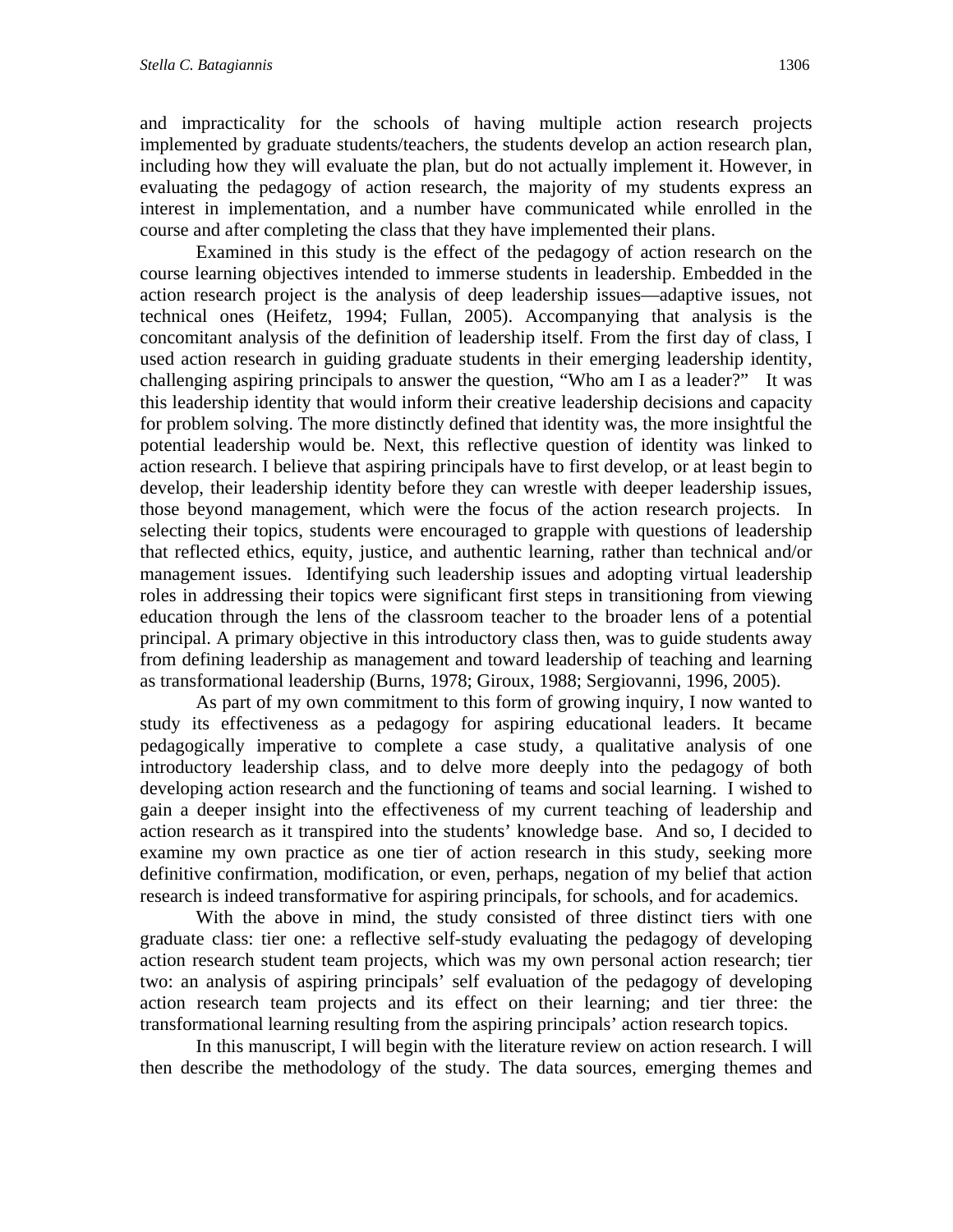reflections will follow. My conclusions will allow for deep reflection and dialogue on the positive outcomes of action research.

#### **Literature Review**

#### **Action Research: Dialectic of Theory and Practice**

Although on one level it seems logical, mere common sense, to blend theory and practice in teaching educational leadership, on another level, there has been significant debate about the appropriateness of action research as a research methodology. Historically, there has been the persistent attempt to separate theory from practice, as I have noted in the introduction and in my past work (Batagiannis, 2008). Additionally, Anderson and Herr (1999) agreed and concluded, "We are poised on the threshold of an outpouring of practitioner inquiry that will force important redefinitions of what 'counts' as research" (p. 14). Carrying the argument of action research further, Schon (1995) discussed action research as "new scholarship," pointing out that this form of inquiry conflicts quite naturally with the "norms of technical rationality–the prevailing epistemology built into the research universities" (Introduction, last para.). And, in fact, action research, the subject of this study, is a response to this theory-practice battle.

The development of the action research project was designed to teach aspiring principals that, ". . . action researchers differ from traditional researchers because they are committed to *taking action* and *effecting positive educational change* based on their findings, rather than being satisfied with reporting their conclusions to others" (Mills, 2003, p. 3). Levin and Martin (2007), too, identified the expectation of action research, which is focused on practice, but with a solid theoretical foundation; they spoke of, "together [shaping] a person who is both scientist and practitioner" (p. 226). Freire (1970) emphasized that theory and practice are both meaningless without the other, "When a word [dialogue] is deprived of its dimension of action, reflection automatically suffers as well; and the word is changed into idle chatter. . . . On the other hand . . . [the] latter – action for action's sake – negates the true praxis and makes dialogue impossible" (p. 88).

The application of action research by academics to their own work, interestingly, has been inconsistent. Greenwood (2007) defined action research in higher education as "promoting successful, sustainable, and liberating change" (p. 250). He saw it as the antithesis of what he viewed as typical "teaching" in higher education, and referred to Freire's (1970) "banking model" of education, "The authoritarian 'banking model' of education through lectures and regurgitation dominates, the asymmetrical relationship between all-knowing professor and the ignorant student is taken for granted, the radical separation of the faculty and students . . . ." (p. 257). Kitchen and Stevens (2008) linked action research and the merits of their own reflective self analysis, viewing the two as naturally intertwined. And Anderson and Herr (1999) pointed a somewhat accusatory finger at academics when it came to action research, stressing that action research should result in the reflective analysis of both the practitioner's practice and that of the academic: "Academics who form alliances with practitioners or who send practitioners out into their school to generate knowledge about practice should be equally willing to submit their own institutions and practices to the same level of investigative scrutiny" (p.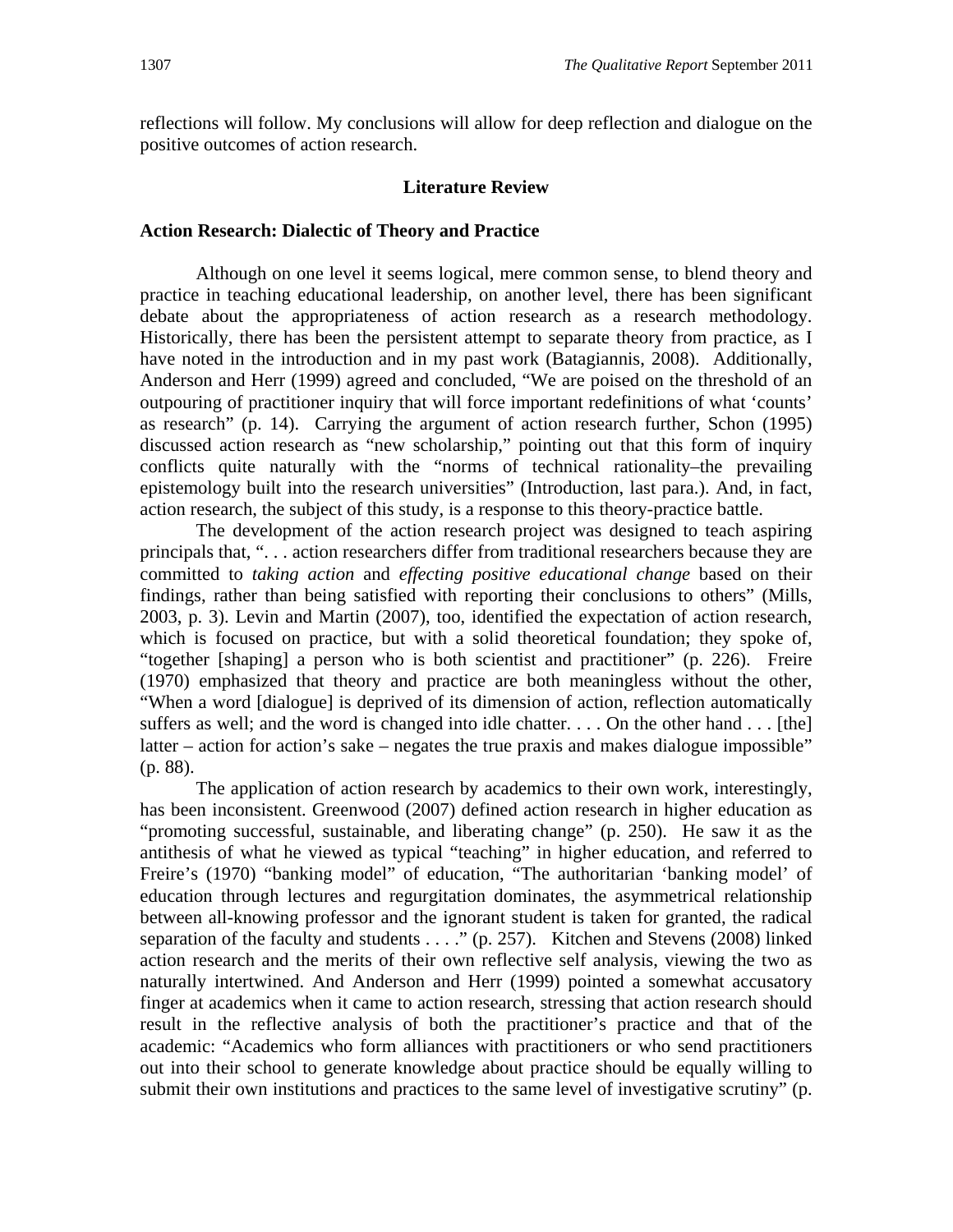$\overline{a}$ 

17). This expected reflexivity for academics is in sync with my own commitment to action research and to the constructivist frame.

The commitment to transformational, constructivist action research inquiry in educational leadership guided my investigation, in large part because of the lack of research in this area. Clearly, constructivists are committed to practice-based rather than lecture-based pedagogy; to students as active, not passive learners; and to learning as a social process in which knowledge is socially constructed and serves as the foundation for further learning (Dewey,1916; Freire, 1970; Kemmis, 2009; Schweitzer & Stephenson, 2008; Vygotsky, 1978).

Constructivism<sup>[3](#page-6-0)</sup> and action research include strands of reflection, active learning, critical inquiry, mutual learning, collaboration, and the rejection of formal roles. The instructor's commitment to students and learning is primary and paramount. And both constructivism and action research value voice, including that of teachers and students. Esposito and Evans-Winters (2007) stressed the importance in action research of including student voice, as well as teacher voice, and opposed the converse: "Action research that ignores systems of power relationships and student voice sustains the teacher as knower and the student as receiver of knowledge" (p. 235).

## **Implications of Action Research for Transformational Leadership Identity**

Thus, action research provides an opportunity to develop and deepen one's leadership identity by exploring the role of the principal and defining it as primarily that of a leader, not a technical manager (Heifetz, 2002; Fullan, 2005; Hargreaves & Fink, 2006; Jenlink, 2006). In other words, the principal is defined as a leader who cares, listens to, and reflects multiple voices. This type of reflective activity is also a powerful vehicle for learning and, specifically, for creating one's own learning in that it translates experience into learning (Freire, 1970; Lee, 2003; Sagor, 2005; Carr, 2007). Freire simply and powerfully stated, "Reflection – true reflection – leads to action" (p.  $66$ ). Criticos (as cited in Lee 2003) agreed, "Unless an experience is examined and reflected on it has no educative value . . . experience needs to be arrested, examined, analyzed, considered and negated to shift it to knowledge" (p. 84)

Action research also introduced aspiring principals to transformational school reform (Burns, 1978; Fullan, 2005; Hargreaves & Fink, 2006). Action research focuses on deep, contextual reform, rather than on a quest for superficial quick fixes. It results in substantive and continuous school reform and avoids the cyclical adoption and discarding of programs in an effort to find the one magic bullet I have discussed in previous work (Batagiannis, 2007) or the "syndrome of revolving-door programs that can breed cynicism and defeatism" (Sagor, 2005, p. 65). The objective of encouraging aspiring principals to develop a leadership identity included this focus on true reform and the refusal to be lulled into acceptance of the technical status quo. Schoen (2007) stressed that action research nurtures a belief and hope that change is possible. And Freire (1970) focused on both education and humanity in discussing this focus on improvement and

<span id="page-6-0"></span><sup>&</sup>lt;sup>3</sup> Constructivism is a theory of learning in which the learner is involved in creating his/her learning, with the teacher as the facilitator. This theory promotes active learning; collaboration; respecting social learning as an important component of learning; and reflection, recognizing its inextricable role in the learning process. (Piaget, 2001; Vygotsky, 1978; Greene, 1996).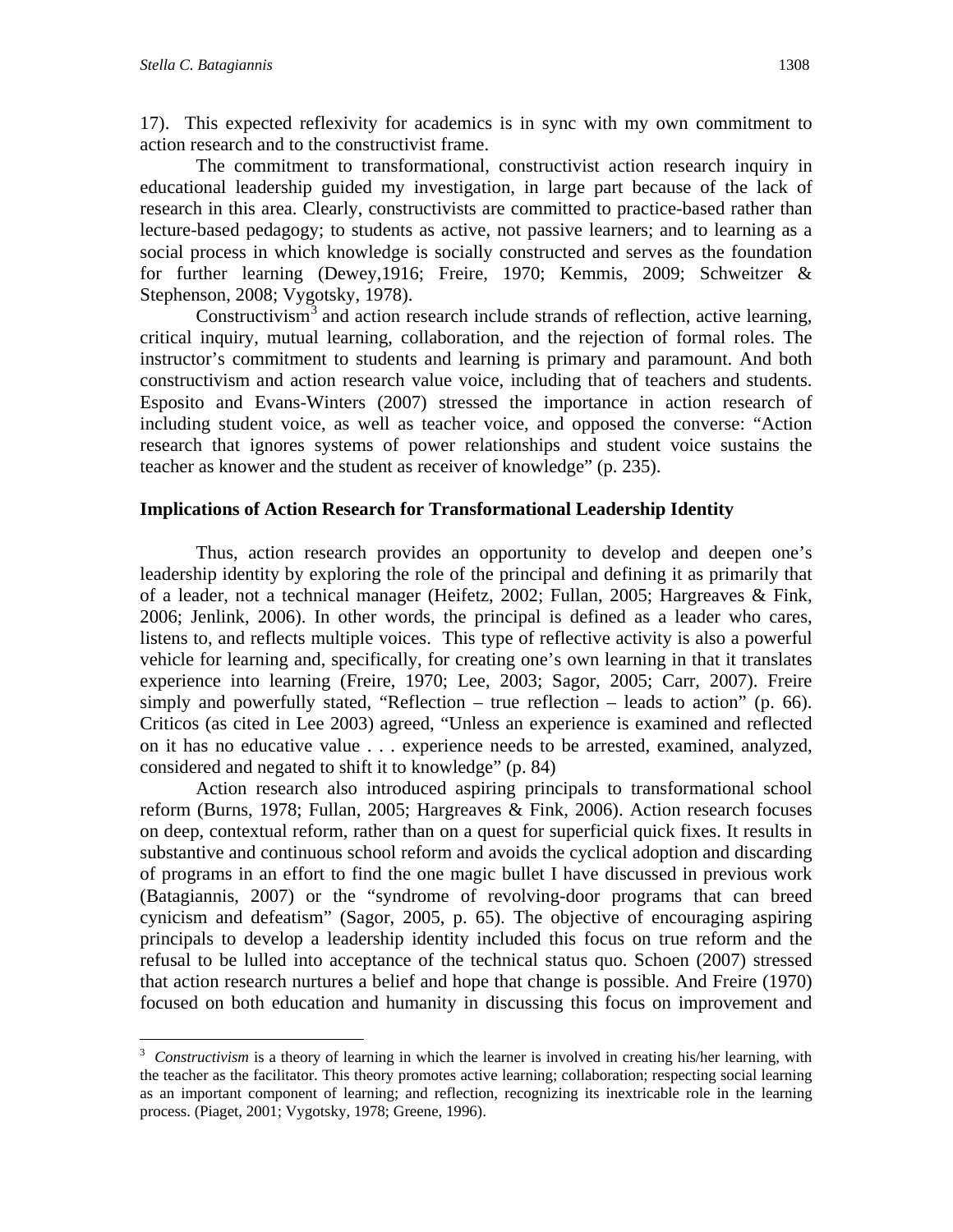change: "Problem-posing education affirms men and women as beings in the process of becoming – as unfinished, uncompleted beings in and with a likewise unfinished reality" (p. 84). Freire (1970) then moved the conversation of change to the deeper level of the potential for transformation, addressing both pedagogical transformation demonstrated in his "banking model" and cultural transformation that reflected critical theory tenets. Although this paper does not focus specifically on the latter, his words in the following reflected, perhaps, both forms of transformation: "In problem-posing education, people develop their power to perceive critically *the way they exist* in the world *with which* and *in which* they find themselves; they come to see the world not as a static reality; but as a reality in process, in transformation"<sup>[4](#page-7-0)</sup> (Freire, p. 83).

Action research also has the potential to be transformative in schools by promoting collegiality and discouraging the historical isolation of educators working under the traditional model of education. It seeks to unearth substantive examples of leadership. And it taps the power of mutual learning as it focuses on consistent and continuous learning both for students and teachers. Put differently, while action research supports the goals of educational leaders, who today are expected to focus on improving instruction in the classroom, it holds the promise and possibility to move the aspiring principal from the technical to the constructivist leader, from the trivial technician to the deep thinker and doer. In other words, it focuses on systemic reform in schools – transformational school improvement, not superficial programs aimed at addressing deficiencies on a surface level and limited by policymakers' current demands defined by narrow, high stakes testing. To accomplish this transformation, theory and practice must be integrated. Action research does precisely that; it seamlessly blends the two. While theory often doesn't sit well with aspiring principals, one of the goals is to move them to more thoughtful, reflective, sophisticated practice that can only be built on a strong theoretical foundation, as opposed to personal opinion and experience alone, i.e., a reliance simply on "what seems to work" in practice on "Monday morning."

#### **Pedagogy of Team Projects**

 $\overline{a}$ 

In teaching aspiring principals, professors often debate whether to use individual projects or team projects. In this study I elected team projects as part of the course pedagogy to simulate the "administrative team" and other collegial groups with which aspiring principals will work in the future. Social learning plays a vital role in education (Dewey, 1916; Piaget, 2001; Vygotsky, 1978). Li (2008), too, supports the concept of mutual learning: "Cognitively, information becomes knowledge through people working together in solving problems and achieving goals, and knowledge becomes shared wisdom through sustained interaction" (p. 251). Scott-Ladd and Chen (2008) are also proponents of the use of team projects for effective learning and for career preparation.

<span id="page-7-0"></span><sup>&</sup>lt;sup>4</sup> This is to acknowledge that Freire uses the critical theory lens in addressing transformation, and this paper is not written with a critical theory framework although there are some threads of critical theory that will be acknowledged later in the paper. However, Freire's discussion of the "banking model" clearly is pertinent to the pedagogy of transformational leadership. While it is recognized that Freire's discussion of cultural studies and transformation is on a deeper level, reflective of the inequities challenged by critical theory, it is extended here to transformation in educational leadership.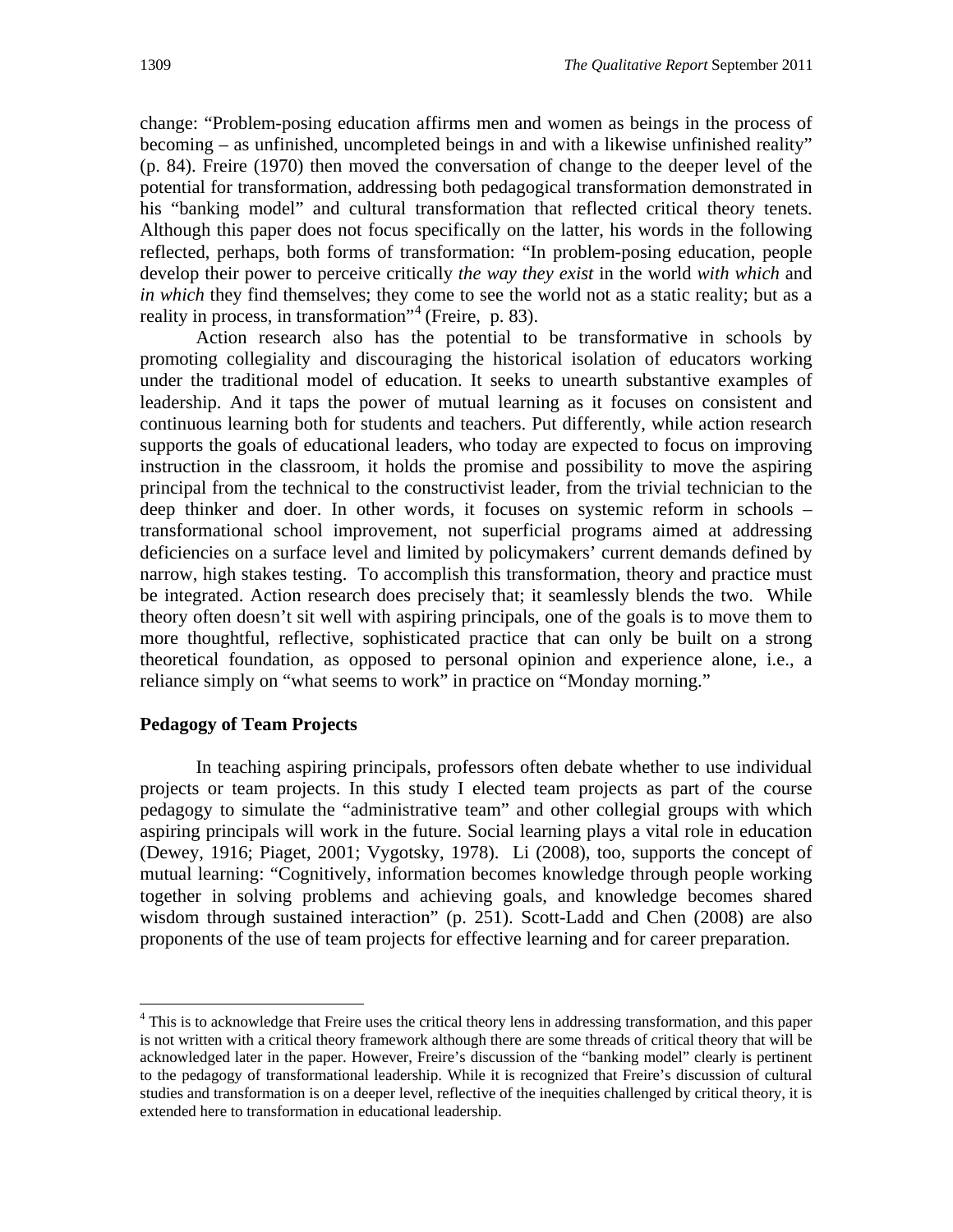In summary, the literature review addresses the power and the transformative potential of action research for both practitioners and academics in studying their practice and then envisioning and implementing educational improvement. I next turn to the methodology of this research study.

#### **Methodology**

#### **Setting**

The study was a qualitative case study. It was conducted at a university in the Midwest region of the United States with a total enrollment of 13,500 graduate and undergraduate students.

#### **Study Participants**

The participants in the study were graduate students pursuing a Master's degree in Educational Leadership and were enrolled in the spring semester of 2009. The data were collected as part of the course pedagogy and instruction; therefore, IRB approval, *Exemption Granted,* was requested and obtained. The participants were enrolled in *Introduction to Educational Leadership*, the first course of the Educational Leadership Program. The class included both cohort students, who would complete the program together in seventeen months, and traditional students, who would enroll in courses at their own pace, as well as three students enrolled in other programs, but who needed the leadership course. Upon completion of the program, in order to be licensed as principals in their state, students also would have to have completed two years of teaching. Regardless of the individual student's immediate career aspirations, all were treated as aspiring principals for purposes of this study.

As qualitative research embraces the identification of personal values; the present study, too, integrated values in: identifying students' personal values; developing their leadership identity founded on their values; selecting their action research topics; and, then, evaluating this pedagogy.

#### **Theoretical Frame**

The study had a constructivist theoretical framework. The action research project engaged aspiring principals from the beginning in constructing their own learning, e.g., in selecting the leadership subject of their research and reflecting a topic about which they were passionate; in researching and developing the project in a collegial process of mutual learning; and at the conclusion, in self evaluating their learning from developing this action research team project, and assessing the structure and pedagogy of the course. Through the action research project, aspiring principals first created their own learning and then analyzed it, synthesizing it with their past experience and their reflective readings and discussions on leadership in the course. Thus, this study reflected, "The epistemological assumption of the qualitative paradigm . . . based on minimizing the distance between the researcher and the informant (Guba & Lincoln, 1988) cited in (Creswell, 1994, p. 158). The purpose of the study was to evaluate the pedagogy of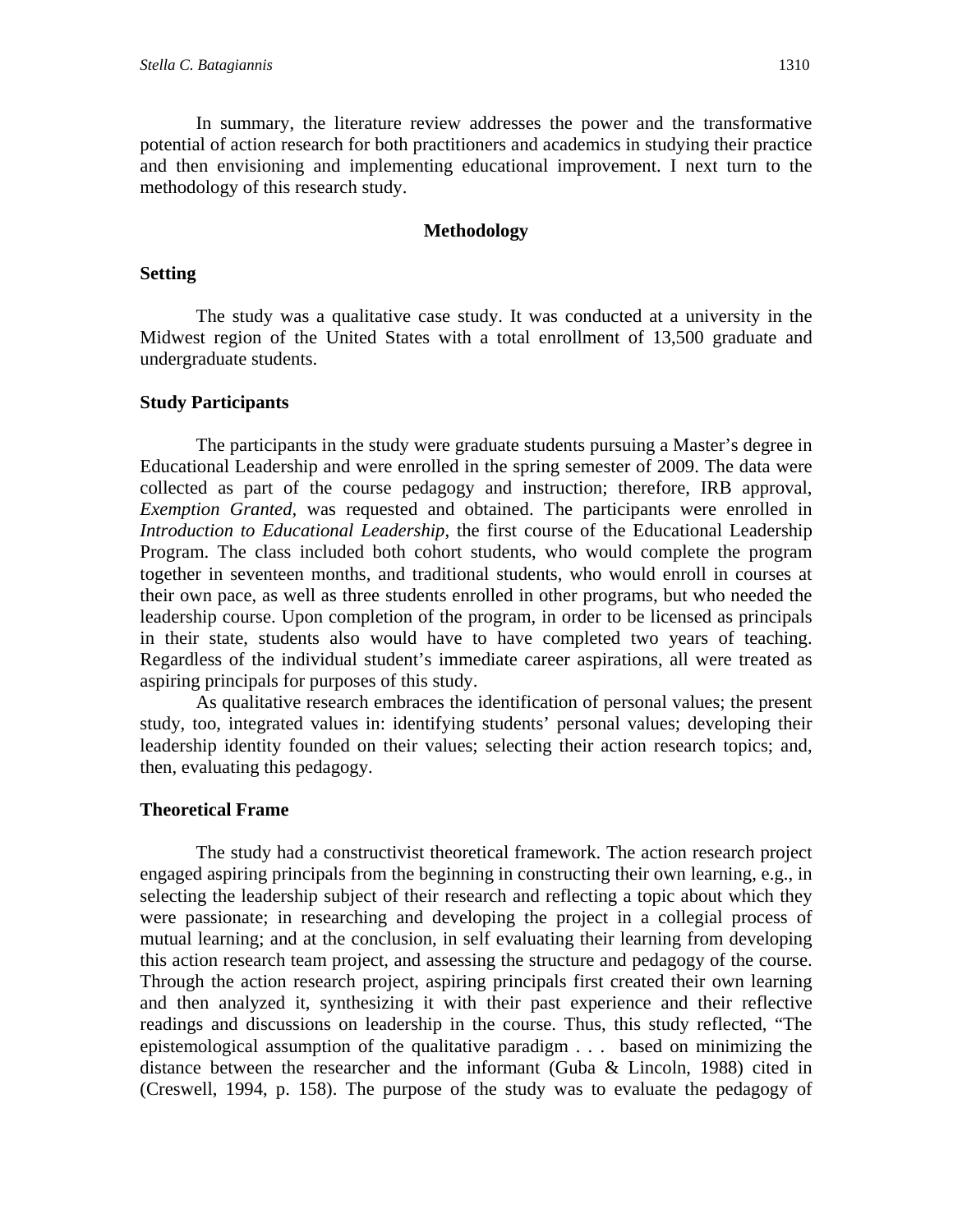developing the action research project and to determine if the learning objectives which were reflective of higher-order thinking skills, were accomplished (see Appendix A).

#### **Tiers of Action Research Analyzed**

As mentioned in the introduction, the study consisted of three tiers of action research: tier one: a reflective self-study by the instructor of the efficacy of the course pedagogy of teaching students how to develop action research projects developed by teams of aspiring principals. tier two: a study of the aspiring principals' reflections, their self-evaluation of their learning through developing action research team projects, and their evaluation of the course pedagogy. And tier three: a study of the aspiring principals' own action research team project plans and the process through which they progressed and evolved. The 23 aspiring principals worked in teams of three, with the exception of one team of two. Having previously worked with larger teams of four and five with other graduate classes, I had found the larger teams were more likely to permit team members to shirk their responsibility to contribute to the project, thus resulting in more problems with the team process.

Aspiring principals were asked to identify a topic about which they were passionate. For this project, the topic could not be a management topic; a deep leadership topic was required. They were asked to envision themselves as principals and to identify the one topic that they believed would achieve the greatest transformation in their schools. The teams were then required to communicate with the professor to discuss their selected topics. They then completed: the literature review of their selected action research topic; individual and mutual reflection; identification of sources of their data; and the evaluation plan they intended to follow. We discussed implementation extensively, and I encouraged students to explore with their principals the possibility of implementation at some point.

#### **Data Collection**

As a take-home component of the end-of-semester, course evaluation process, the twenty-three aspiring principals were asked to individually and anonymously complete open-ended narrative questions related to the three tiers of the study and their learning through the action research project (see Appendix B). The students were given two weeks to complete their responses, which they returned during the last class with the formal, inclass evaluations. Because the evaluations were anonymous and collected by a student, rather than by the professor, the students could have elected not to complete or submit responses. The narrative responses were typed by the department secretary. They were then coded and analyzed for emerging themes by the instructor.

**Trustworthiness and triangulation.** To support the trustworthiness of the data (Erlandson, Harris, Skipper, & Allen, 1993), several methods of triangulation were used to "find convergence among sources of information" (Creswell, 1994, p. 158). These methods supported the extensive and anonymous self analyses completed by the aspiring principals. Although the study was a qualitative study, aspiring principals were also asked to evaluate their transitioning toward a leadership identity and their learning about deeper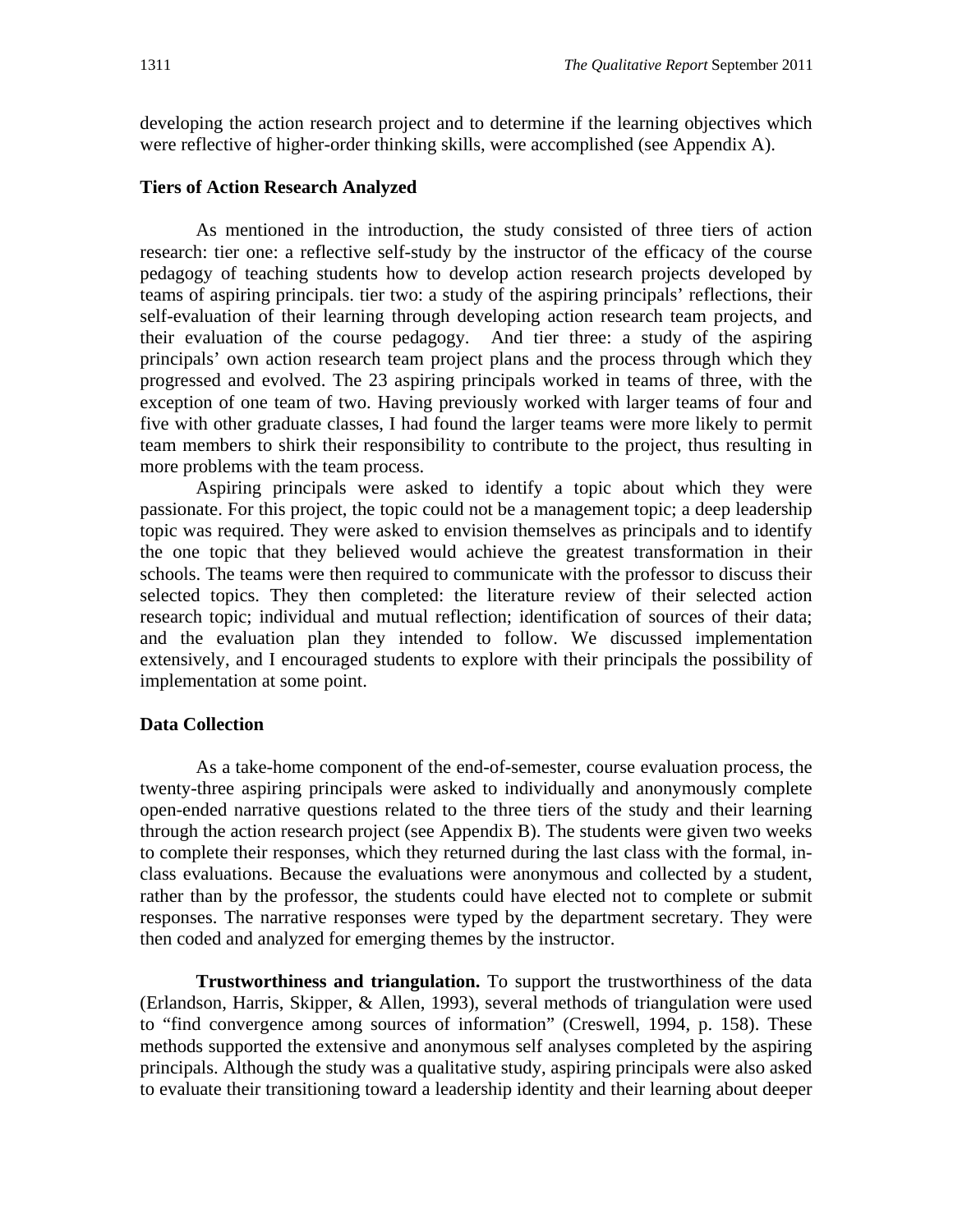issues using a quantitative method, a five-point Likert scale, with five being the highest score and one the lowest. Using the same Likert scale, the aspiring principals also were asked to assess their learning from the team process, which was designed to simulate an "administrative team." In addition to the anonymous evaluations of action research, which comprised the primary data source of this study, aspiring principals also were asked to complete an evaluation of each member of the team and of the team project design. This second evaluation was not anonymous. In this evaluation, aspiring principals were asked if they would have elected to complete a team project if they had had a choice. In addition, they were asked if they would elect a team project in the future after their experience with this team project. And finally, the instructor's observations, conversations, and e-mail communications with the aspiring principals about the project served as yet another method of triangulation. The instructor met with each team at least once outside of class to discuss the team's topic. This permitted both informal observation of each team member and discussion with the team members concerning their understanding of action research.

## **Data and Reflections: Emerging Themes**

The majority of the teams began the process of topic selection with a surface, technical, management topic. The dialogue that ensued focused on the posing of questions by the instructor to help the teams reflect on their action research topics; to explain their passion about the topics; to delve into the deeper issues; and, through this reflective dialogue, to further define themselves as leaders. Eventually, the teams identified leadership topics about which they were excited and convinced would result in positive change in their schools.

As explained under methodology, the primary data used in this study consisted of the coding and analysis of aspiring principals' responses to reflective questions. Because aspiring principals responded anonymously, they had nothing to gain from claiming to have espoused the leadership concepts reflective of our classroom dialogue. In fact, they did not have to submit evaluative comments at all. Yet twenty of the twenty-three submitted responses, and they wrote extensive, deep analyses.

Aspiring principals were also asked to evaluate their learning using a five-point Likert scale with five being the highest. Nineteen of the twenty-three responded. The mean score for Question One: The effects of action research on the transitioning to the lens of a principal and to learning about deeper issues was 4.13. The mean score for Question Two: The learning resulting from serving on a simulated "administrative team" was 4.28. The strength of both scores further supported the narrative response data analyses.

One of the emerging themes identified in the project was that of constructing a leadership identity. This included the challenge of being active in one's learning, which for one aspiring principal, who is cited in the introduction, differed from her original definition of and expectations for her learning as a neophyte graduate student. As she, her team, and I met for our second meeting, she expressed frustration as she continued to struggle with the action research project. Later, she commented: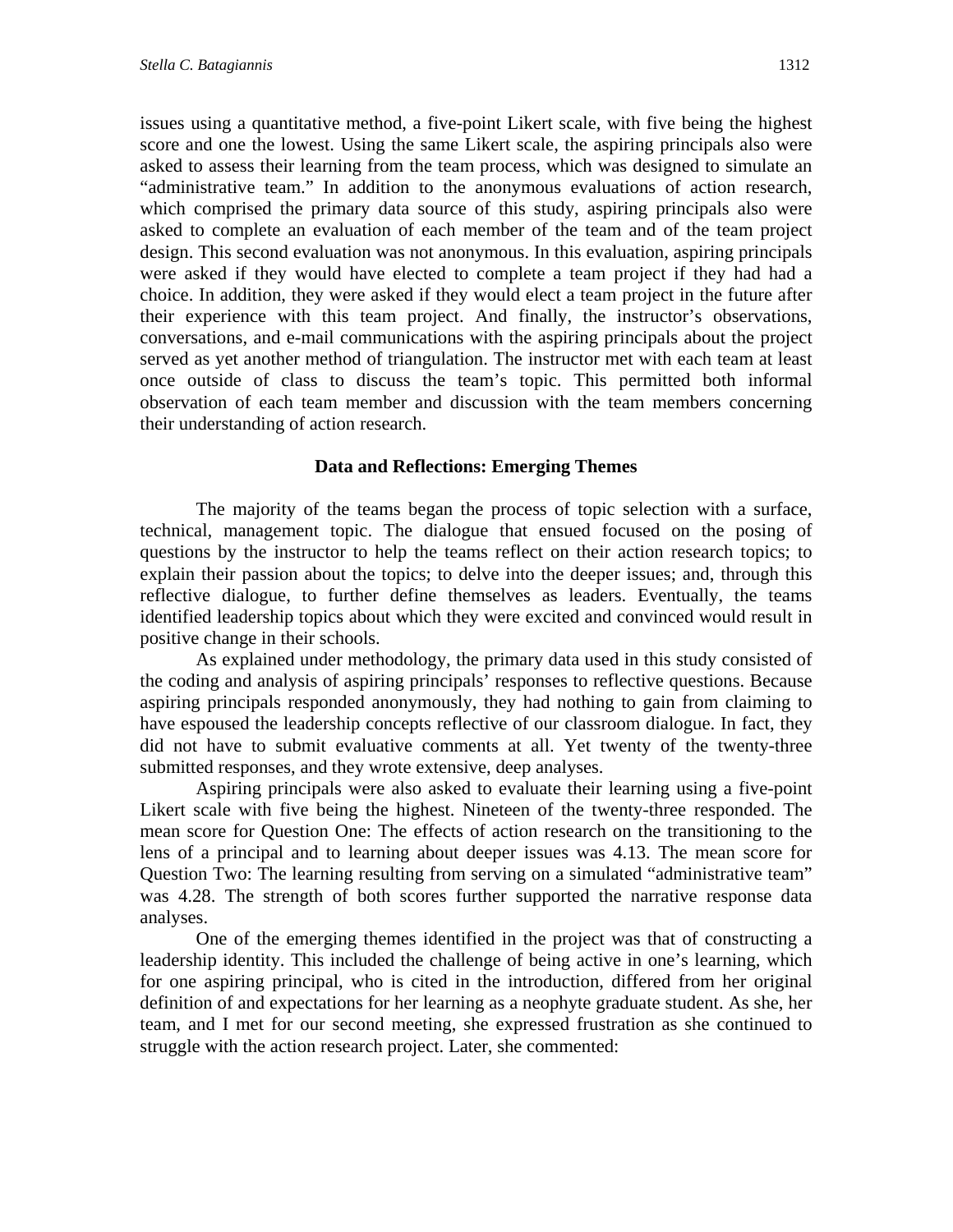Action research, in particular, was a strange concept for me. . . .Action research, as I soon discovered, was much different from traditional research,

and touched on the heart of action research and of constructivism, at that,

... the topic of the paper was supposed to be something that was relevant to our collective schools and [could be implemented]. That was the first major difference I noticed about action research—it was not supposed to be just a requirement for a class. I was actually supposed to use what I learned, to apply my knowledge.

Although foreign to her in those early days, that same student recently—and several semesters after completing her action research project—contacted me to let me know how invaluable action research is to her now and how she is applying all that she learned in her new position–much to her "surprise." That kind of deep, transformational learning for future leaders was the foundation of the action research project and my transcendent hope as the professor. Easy? No! But significant? Absolutely. Another aspiring principal also similarly expressed that the students had felt challenged by this, their first action research project:

The action research project was actually very hard to get started on for neither I (nor anyone else on the team) had ever done an action research project before.

In responding to the question of "Who am I as a leader?" aspiring principals generally progressed through several stages. First, they reflected; next, they analyzed the principal's role; and finally, they tried on the principal's role through their projects. The transition I envisioned for the aspiring principals was that of reflecting and analyzing leadership issues through the lens of a future principal. This transition also entailed analyzing the responsibilities of the principalship and concomitantly, the very definition of leadership.

Aspiring principals learned to define their leadership identity as entailing being ethical advocates for all students, providing transformational growth for teachers, and supporting authentic learning for every child. Reflecting the collaborative learning of the constructivist frame, aspiring principals were immersed in the experience of leadership through the simulated "administrative team." As the instructor, I used the Socratic method of questioning, particularly during the early stages of the students' work on the action research project to facilitate, rather than direct learning. One aspiring principal summarized the learning that resulted from the constructivist frame used in selecting the action research topic for her/him:

Dr. Batagiannis did not come out and tell us what we were doing wrong; however, she used such probing questions that she forced us into the right frame of thinking to complete the project. In doing so I think that I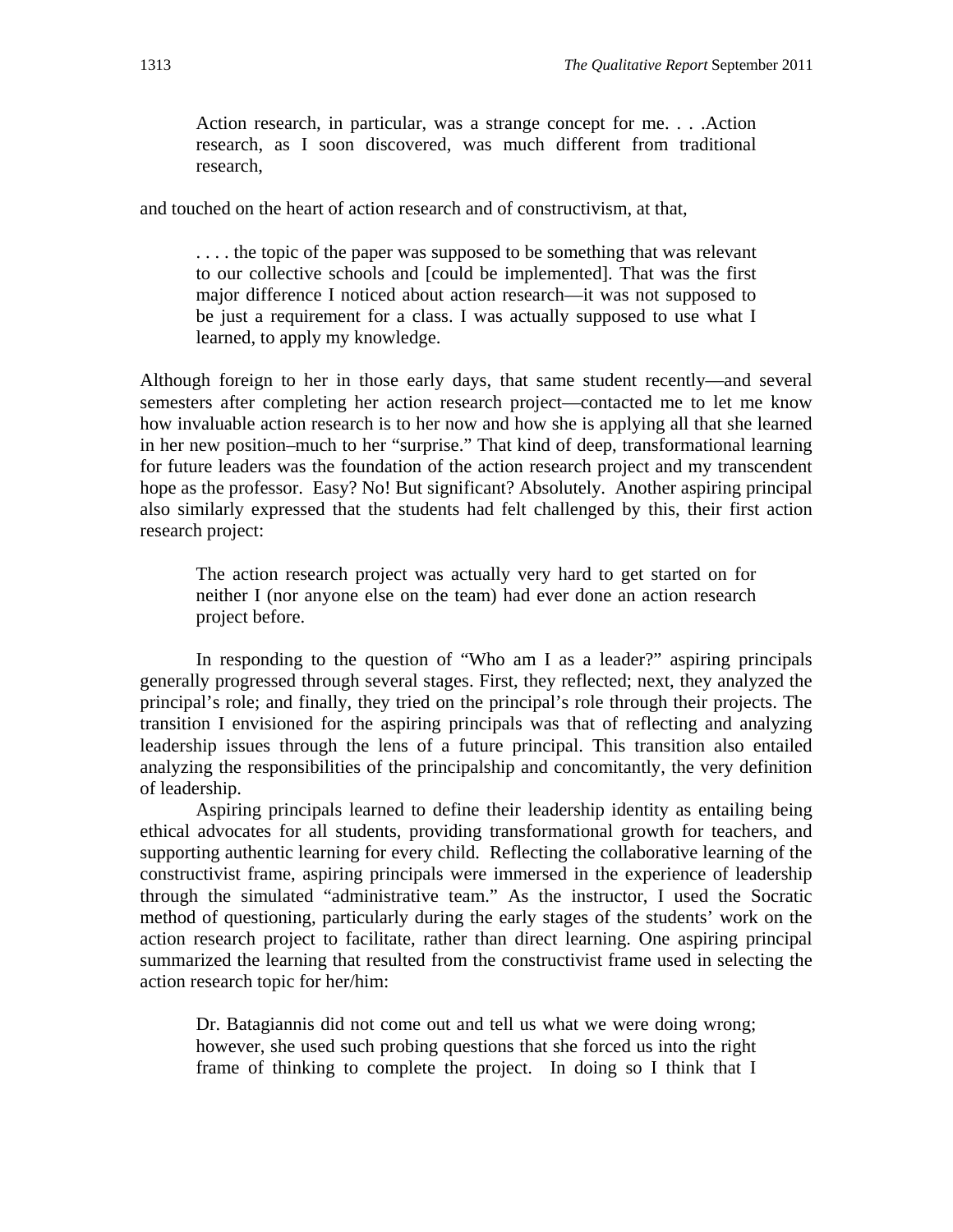learned so much more than I would have if she would have just told us, "do it this way."

A second emerging theme was the effect of the action research project on analyzing deep issues of leadership beyond the technical. Authentic leadership topics encouraged aspiring principals to delve into the deeper underpinnings of school issues in order to develop action research projects reflective of transformational and sustainable leadership.

A third emerging theme was that of the commitment to implementation of the action research projects. This reflected the level of engagement of the students with the action research pedagogy. The more authentic the learning from action research, the more likely they were to be interested in implementation.

Learning from and satisfaction with the team project was a fourth emerging theme. Although the aspiring principals expressed initial feelings of trepidation with the team project assignment and acknowledged some of the problems that could arise from team projects, they concluded that the project had been a successful learning experience. Aspiring principals made the connection from this simulated and small team process was made by the aspiring principals to the broader concept of school professional learning communities.

## **Effect of Action Research on Constructing a Leadership Identity**

This action research project and the self-analysis were intended to encourage aspiring principals to experience the reflective process as they began their leadership journey. In the study, aspiring principals, in fact, acknowledged their growing reflective habit, as they began to analyze themselves as future leaders and to reflect upon the needs of the schools they might serve. Symbolic of these changes, three students commented:

The action research project, I believe, did help me transition from a teacher to an educational leader because I had the opportunity to think how to lead a school not just a classroom. It allowed me to think about the bigger picture . . . . that will change the entire school for the best.

The transition from the perspective of a teacher to an administrator is still a work in progress . . . . I just feel the focusing of that lens will continue to sharpen the more knowledge I gain.

Since having worked on this action research project, I find myself thinking more about what kind of leader I want to be and what kind of leader my school would need.

With the transitioning of aspiring principals and the resultant reflection, came a growing understanding about responsibility as a component of leadership. Commented another student: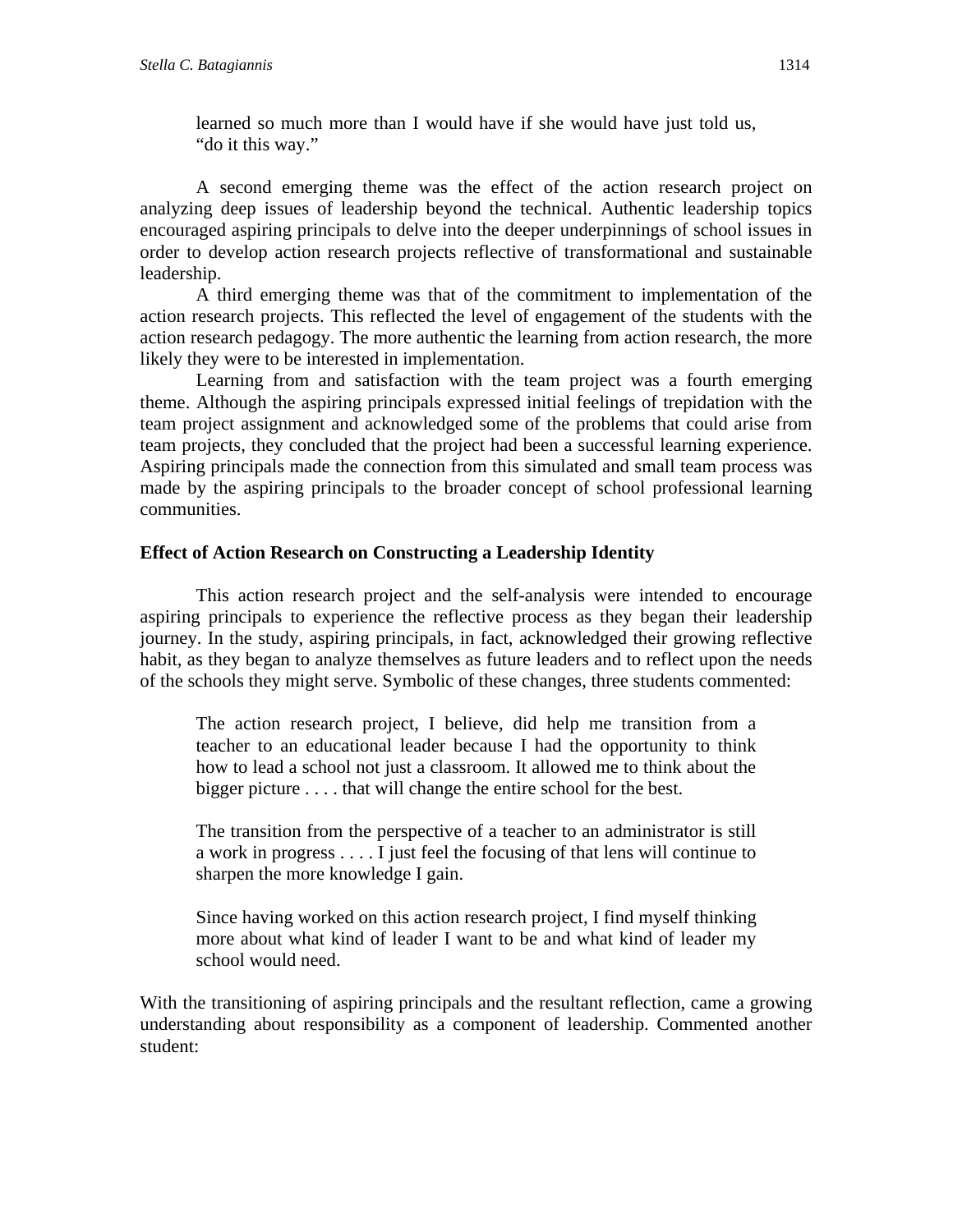I think the most interesting issue I encountered through this project is just how difficult it will be to be an effective educational leader.

And yet another student echoed similar thoughts:

This project helped me see the complexity of the decision-making process and better understand the pressure that is placed on administrators.

Thus, the action research project also helped several aspiring principals to understand the complexities of leadership and of the principalship and what they still needed to learn.

The aspiring principals generally indicated that developing the action research project contributed to their transitioning from perceiving leadership and education as teachers to doing so through the lens of the principal. It speaks to the strength of action research as pedagogy that most of the aspiring principals concluded that it helped them to transition—without qualification, in the opinion of most, or partially, for those few who identified their transition as more of an on-going process. The latter decided that the action research project had only resulted in a partial transition or metamorphosis for them. One aspiring principal commented that:

I believe the project has helped transform my thinking to that of an educational leader. I am quite certain that transformation is not complete, but the action research project got the ball rolling.

While they did not yet feel confident in fully defining their leadership lens, all expected the transition to progress as they learned more about leadership.

Since the aspiring principals were completing only their first semester of the program, their astute conclusion was that the transition from teacher to educational leader was difficult. I was reminded once again in informal conversations and class discussion of how daunting a task this transitioning is for teachers. Some commented about their sense of inadequacy to discuss leadership because of their limited professional experience. And others, early in the semester, expressed their perception of the principalship in narrow management terms, which indicated that much remained to be learned. For instance, one student reflected on the transition from the early narrow management perception to that of leadership, commenting that:

During the process of our action research, I began to see that there are more issues at stake than just scheduling classes, & hiring staff, etc.

Another initial block that existed for teachers moving into leadership was not having fully valued leadership itself. Commented one student:

I think the issue I learned about the most throughout this project is the impact of leadership. . . . I have underestimated the importance of strong leadership.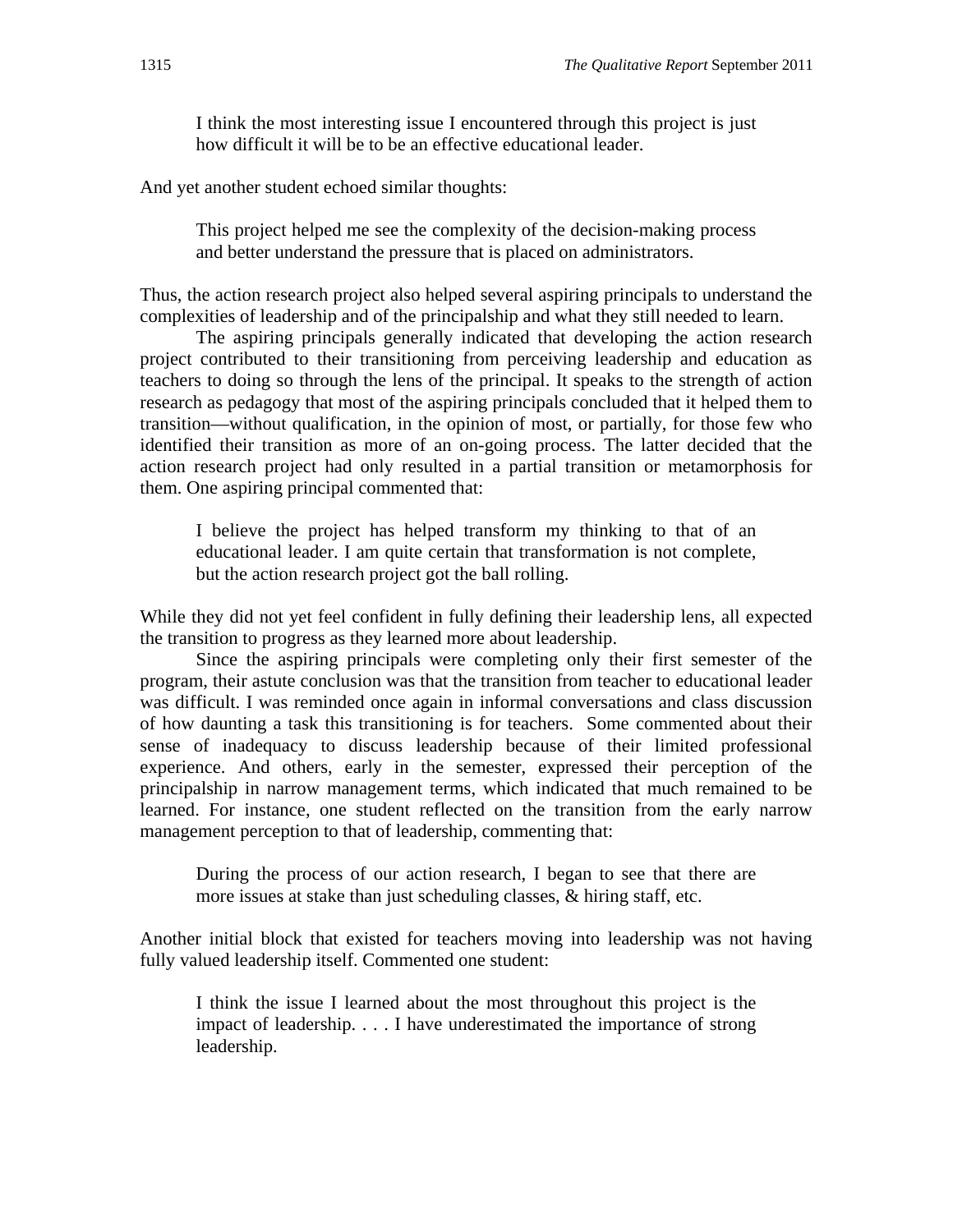Critically, the self-analyses of the aspiring principals confirmed that leadership is a complex journey, and the action research project was at least the beginning of their journey.

Another aspiring principal discussed his/her own transformative journey and, in so doing, captured the essence of action research as effective pedagogy, better defining the instructional promise and possibility of action research for aspiring leaders:

The most difficult part of the action research project was shifting into the leadership role – my tendency was to keep saying or feeling "as a teacher." I really believe the difference came for me when we had to rework our project – I felt as though we had to stand back and look at it to fix it – Isn't that what the action research is all about? ... . [We came] full circle – I felt we really worked as an administrative team to determine how to "fix" it.

And as the aspiring principals wrestled with their emerging identity, through developing their action research projects they began to understand that in order to lead and support teachers to be transformational learners themselves and to inspire authentic learning in their students, the principal, too, must model being a transformative learner and leader.

## **Embracing Deep Issues of Leadership, Not the Superficial and Technical**

As a result of developing the action research project, deeper learning was consistently identified by the aspiring principals. Such depth was reflected when students identified potentially transformational action research topics, rather than management topics, e.g., professional learning communities for improving teaching and student learning; improving student engagement; engaging disengaged, high-risk students; and developing an interdisciplinary curriculum. A number of tenets of the constructivist theoretical frame surfaced in the aspiring principals' comments. One of their comments focused on student-centered learning:

I learned more and thought more about having students perform more of the research on themselves . . . students actively participating is dynamic. Students will learn [throughout] their whole lives. Therefore, they need to be aware of their own learning.

Another tenet, that of valuing active learning, is discussed later in this section. In addition, critical theoretical elements also surfaced in the analyses of some of the aspiring principals, as they began to refine their personal leadership lens to focus on inequities and some of the injustices that arise from social class and gender bias, reflected in the words of several aspiring principals:

I had not thought much about the issue of gender differences at the outset of this project. Understanding that girls at the secondary level could be affected by taking a more regular approach to improving positive teacherstudent relationships remains quite intriguing. While it makes perfect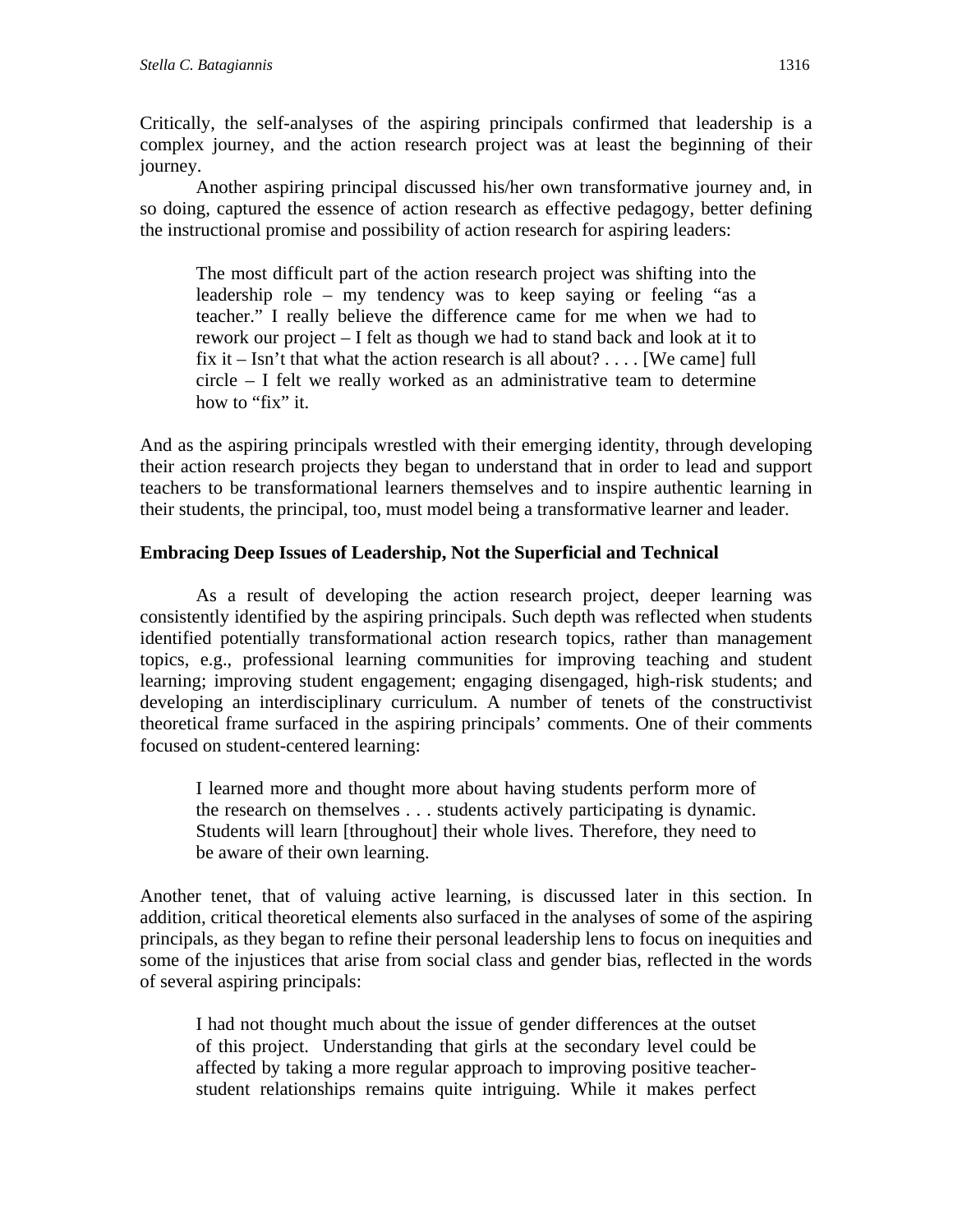sense now, I had not considered the importance of implementing such teaching practices at the earliest possible educational levels.

Things like economic social issues played a huge role in the academic success within the public school system.

Numbers and quantitative assessment, the foci of today's narrow political demands on education, were insightfully perceived as not always the appropriate methods and, certainly, falling short of the magic bullets of *instantaneous perfection* sought by many today. *Instantaneous perfection*, a term the author has ignited in education, demands perfect solutions immediately and without consideration of the effects of those decisions. It reflects our society's underlying philosophy, as well as the demands of policy makers, and results in significant challenges to education and educational leaders (Batagiannis, 2007). The aspiring principals began to understand that there is value in both qualitative and quantitative data determined by the particular context, as exemplified by this student's comment that:

The ARP [Action Research Project] also helped me to see qualitative research is just as important as quantitative research. In other words, breadth is important, but so is depth.

Thus, the aspiring principals' lens included qualitative assessment, as well, even given today's obsession with and insistence upon numbers alone.

Another deep issue of leadership which they began to see was the role of the principal leading teachers as not about control and power, but about creating a collaborative professional learning community, as discussed further under the subsequent emerging theme of the team process. And they extended their understanding of the importance of principals' relationships with teachers to the value of relationships between teachers and students, emphasizing that:

[Students] desperately need to establish relationship with teachers at their school,

and,

These relationships will assist students to better engage in the educational environment.

A number of the aspiring principals made the connection to the critical role of the inclusivity of all voices. For example, one commented about teacher voice:

I have benefited greatly through this process. I have realized that while working in a group we need to be flexible . . . . We also need to be open to perspectives from other people's point of view . . . . As a future leader I will keep in mind what I have learned through the Action Research Project about a voice for all staff in the building.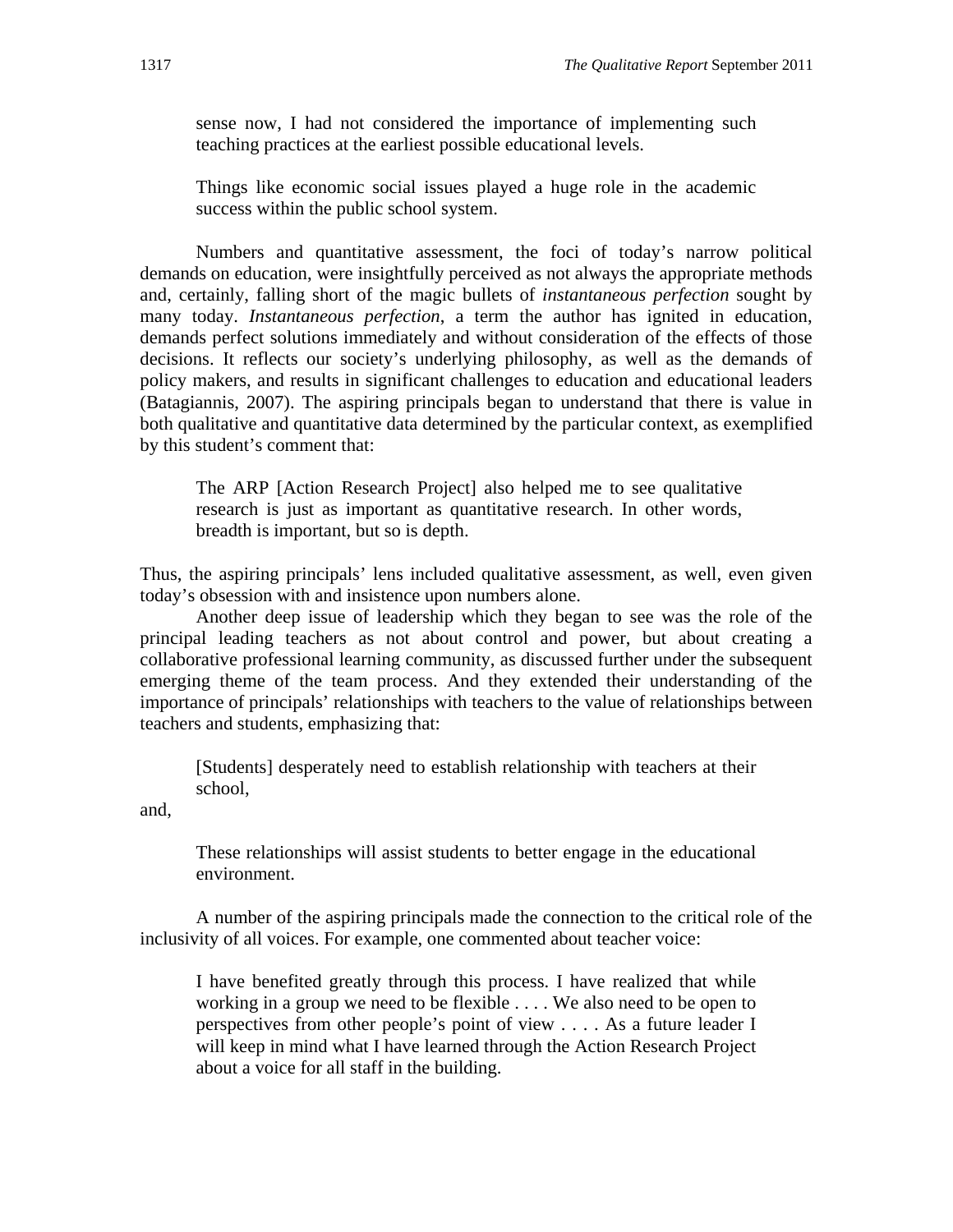And another commented about inclusivity, generally, that:

The team work concept is designed to and should lead to better, more creative solutions. . . . This project served as a reminder to me to . . . always look for ways to be inclusive in my decision making.

Related to power and control issues, a few of the aspiring principals in their comments even made the insightful connection to student voice and how to encourage it, thus, further constructing a vision of themselves as future, effective instructional leaders:

Group work can offer students a chance to share their ideas in a less threatening environment than teacher-student instruction alone.

And another student even identified student peer review as a:

. . . valuable classroom activity in building social bonds and student selfefficacy.

Several aspiring principals focused on deeper student learning; this is critical given today's misguided focus on scripted teaching and narrow, test-determined learning. One commented that:

As far as a deeper understanding of education and the impact of solid leadership on our plan, I now have a greater understanding of how teachers and administrators can influence deeper learning on the part of students.

Aspiring principals understood, too, that leadership is about planning *learning*, not about adopting canned programs. The depth of being a leader was being negotiated seriously by my students as the semester progressed. As such, one aspiring principal concluded he/she had not made the connection to the deeper issues, indicating that only actual implementation of the action research project would have led to that understanding for him/her. Yet he/she acknowledged that would have been impossible to do within the purview of this course. Anticipating greater learning would have occurred with implementation was not a problematic or surprising conclusion for purposes of this study. In fact, that conclusion reflected the constructivist commitment to active learning. Ideally, immediate implementation would have deepened the action research experience of all the aspiring principals. In fact, that the majority found the experience with action research as powerful as they did—even without implementation—further confirms the potential power embedded in action research for use in leading schools and improving student learning.

Another deep issue in the aspiring principals' comments, which also was discussed earlier under the theme of developing leadership identity, was that of the complexity of authentic leadership and the rejection of the superficial. Commented one aspiring principal: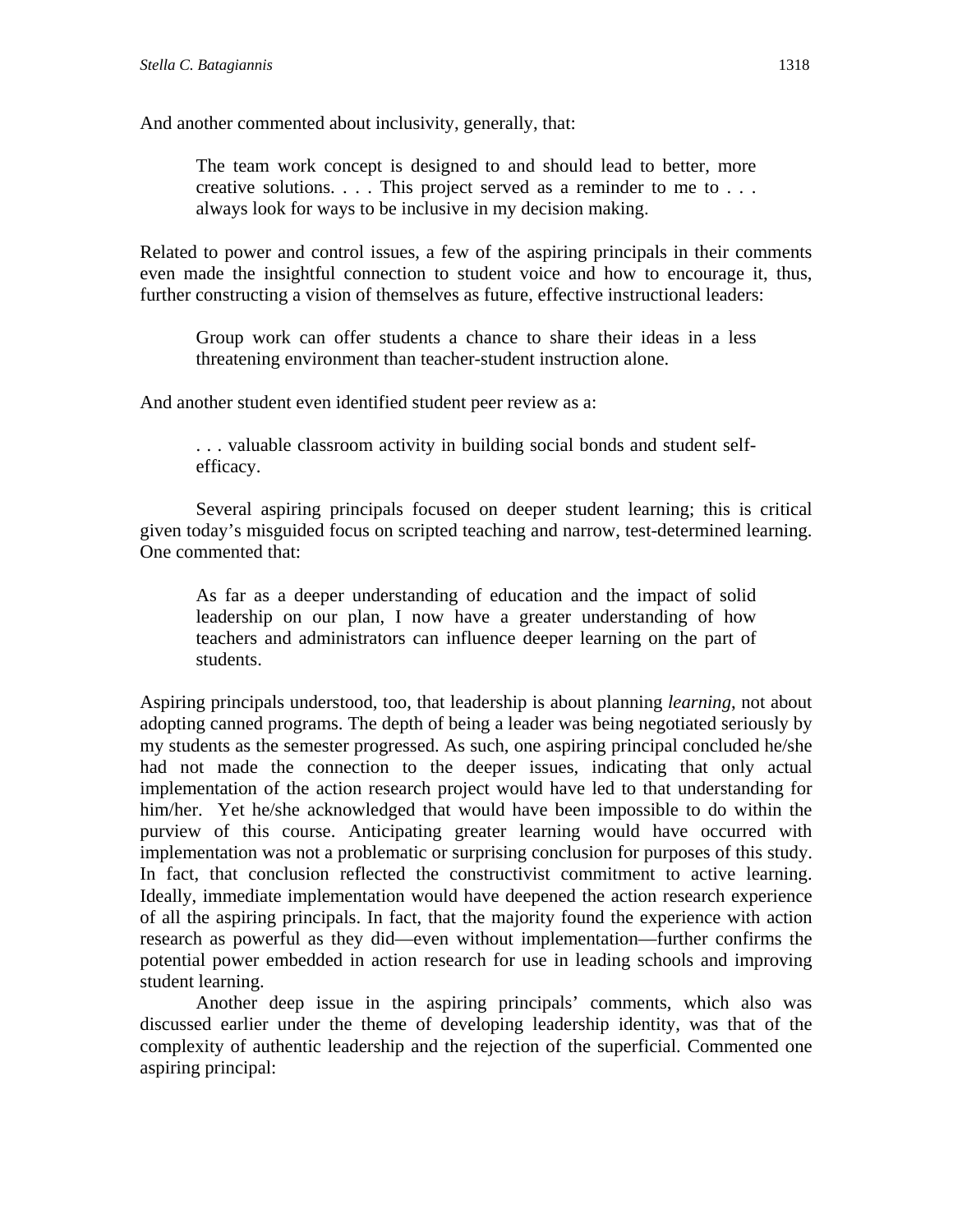Today's environment of NCLB and AYP serves to force the hand of many administrators to make snap decisions about how to improve the educational environment and achievement of students . . . educational leaders need to begin to work against the tide of instant results. Real change, positive change, sustainable change takes time.

Another significant deep issue in the data, which also played a role in the transitioning of teacher to aspiring principal, was that of the discernment of authentic leadership, (i.e. the difference between deeper learning and leading, as opposed to test scores and technical management). Commented two of the aspiring principals:

I am still learning to delve deeper into issues rather than just looking at management issues. Perhaps I need to grow more in this area because my educational background is in management.

Administrators, teachers, politicians, parents and students have become enamored with test scores. The amount of paper pushing and the loss of deeper learning in an effort to cover the appropriate dogma as handed down by the state is [sic] maddening.

And, finally, the words of an aspiring principal wisely captured the "Aha!"—the insight—reflecting the dialectic between deeper issues and technical, management issues in their learning, in their transitioning to a vision of what leadership could be:

This [project] led to a greater understanding of some of the deeper issues of education and leadership. Today's educational environment is very challenging. The pressure to perform and improve is intense. It is easy to see why many administrators look for a magic solution to cure their woes. For effective leaders, however, there is no magic solution, no quick and easy fix.

The breadth of the deep leadership topics identified by the aspiring principals, as well as the depth of the reflective comments, was an additional confirmation of the learning of the aspiring principals through the development of the action research project. As discussed earlier, they began the semester and the program with the teacher's lens and perceiving technical, management topics as the landscape of the principalship. Yet, in completing their action research project in the span of one brief semester, that landscape was transformed. Now, they analyzed deep learning, student voice, teacher voice, the importance of teacher-student relationships, the complexities of leadership, collegiality, and some even began to reflect upon socio-economic and gender inequities.

#### **Plans for Action Research Implementation**

In the self-analyses of these aspiring principals, there was universal interest in implementing the action research projects—now or once they are in the position of principal. Most of the aspiring principals indicated that they would implement the action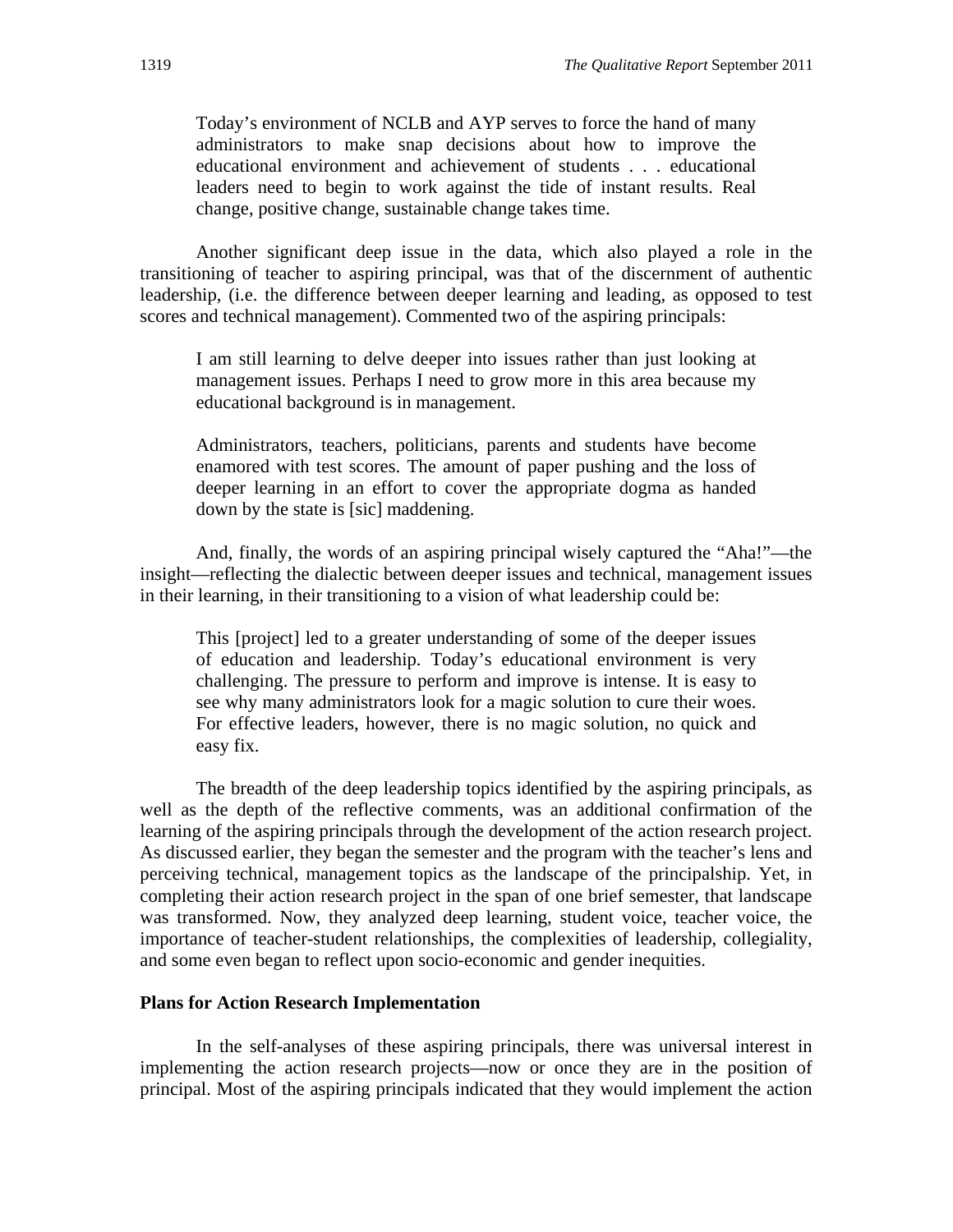research project in its entirety; a few planned to make some changes. One aspiring principal commented on having implemented the project during the same semester:

I have always looked for ways to improve upon our learning culture. The project helped me to discover a very practical approach that I have started to implement in my school.

Another considered doing so the following year:

I am seriously considering implementing the ARP [Action Research Project] at my school next year. I have an advisory committee, and there are students who also serve on the committee.

A couple of other aspiring principals articulated that they wished they could have actually implemented their project, as they would have learned even more; this was discussed earlier in the paper. No aspiring principal responded that he/she would not wish to implement the action research plan developed.

However, several aspiring principals further demonstrated their learning about action research by acknowledging the importance of context in action research. Since the team members represented different schools, often with entirely diverse demographics and student needs, they thoughtfully weighed the feasibility of implementing their teams' particular projects in their own schools. One aspiring principal indicated that, while he/she was interested in implementing the plan, it might not be feasible in his/her current rural district. Another aspiring principal discussed the size of his/her current district as a possible impediment for parts of the plan:

Ideally, I would implement this plan; however, my school is very small. It seems that small schools will be a bigger challenge for implementation of some projects.

In addition to the above, the subject of collegiality was evident in the students' thinking that the plan would have to be developed with the specific team of the future school involved in the planning prior to implementation. One commented that:

I look forward to revising this plan with a new team of leaders.

Another aspiring principal discussed the need to involve the staff of his/her school, indicated the importance of *planting the seed* of collegiality prior to beginning the action research process*.* The intent to modify the plan was indicative, too, of having learned this integral step of the action research process, which consistently reflects, implements, and refines—and uses collegiality as an underlying norm.

However challenging developing their first action research project was, the aspiring principals unanimously expressed an interest in implementing part or all of their projects in their particular contexts. As mentioned earlier, a recent e-mail from one of the students in this very case study, but a few semesters after the course was completed,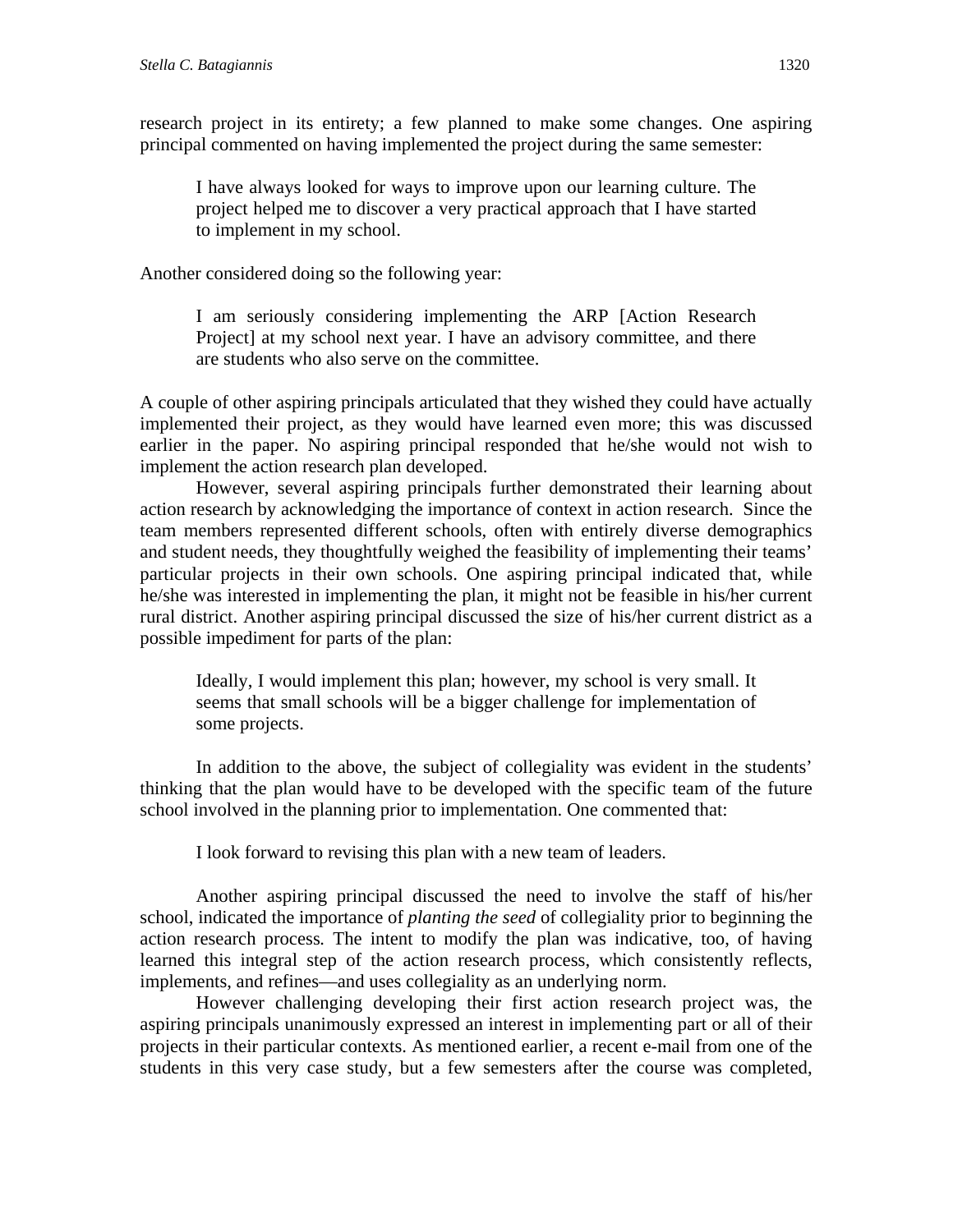elaborated on how much was learned through action research and how invaluable this implementation of action research would be in framing leadership in her new position.

#### **Team Project**

Action research is undergirded by collegiality and mutual learning, with the potential for schools that embrace it on a large scale to evolve into professional learning communities. One objective of the study was to determine if aspiring principals perceived action research developed by teams as having value in learning about leadership. As the aspiring principals completed their team projects in their very own small "administrative teams" or "professional learning communities," they commented positively on their learning from this process. For example, the aspiring principals concluded that they had learned about the functioning and benefits of an administrative team and the acceptance of the ideas of others. Commented one aspiring principal:

I think the benefit of working as an administrative team was the ability to share all our points of view and then to meld those into one plan to address an issue. That process forces an individual to look at all points of view, value all points of view, and then work to create a solution . . . .

Another aspiring principal remarked similarly:

I learned and benefited from working as a member of an administrative team . . . . I think we also had our thinking stimulated through synergy . . . . We have so much to learn about cooperating with others . . . . I learned from the group by sharing ideas, expanding my knowledge, plus being exposed to cooperating with others.

In evaluating professional learning communities, which they viewed as invaluable, some also identified the importance of the voice of teachers, also discussed earlier, and what Kanpol (1992) termed the deskilling of teachers—when that voice is silenced. Reflecting the constructivist frame, aspiring principals were able to synthesize their own experiences with deskilling as teachers and to, then, translate those experiences into their anticipated personal leadership, absent such deskilling. Several aptly summarized this learning. One aspiring principal emphatically commented:

Presently as a teacher, I feel my voice is not being heard . . . . This type of leadership has taken away the ownership for the teachers. As a future leader I will keep in mind what I have learned through the Action Research Project about a voice for all staff in the building.

Another supported the above contentions:

I think probably the most significant point that I am taking away from this project is that as an administrator one must consider the teachers that often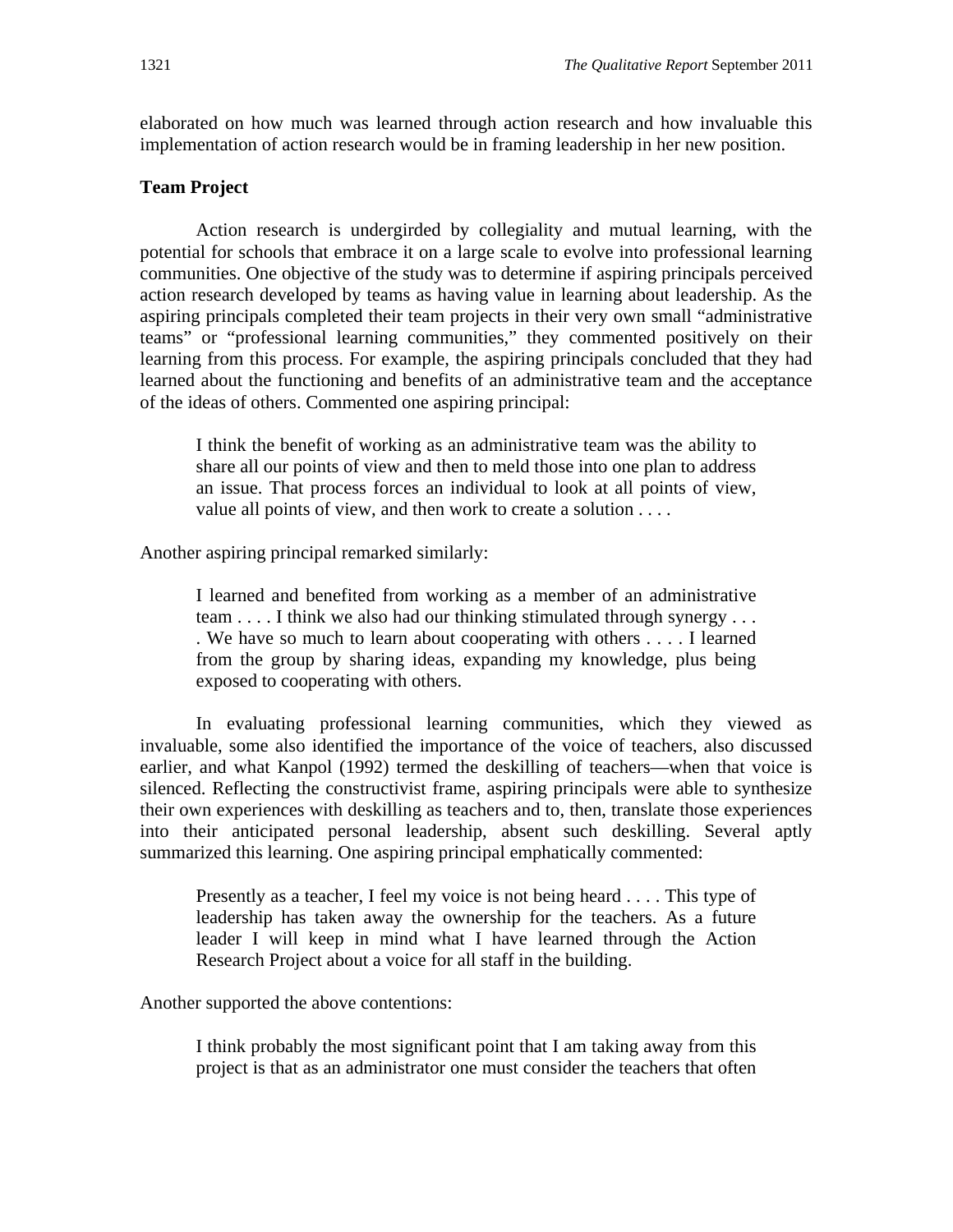are made to feel like they are being taken along for the ride when it comes to the implementation of new school programs.

The aspiring principals were candid about the challenges of working in teams and their individual style preferences—individualist or collectivist (Scott-Ladd, 2008). As reflected in a second evaluation completed by the aspiring principals that was not anonymous, a number of students indicated that they would not have elected the team project originally if they had had a choice. One reason for their early reluctance was concern with logistics, both finding time to meet and the likelihood of finding a topic of significance to all of their schools. The most common reason, however, was their past negative experience with team projects.

Ultimately, all the data indicated that the aspiring principals deemed the team process as valuable. In fact, no aspiring principal in this class indicated not learning from working on the project in a team format. For instance, one aspiring principal expressed the individualist perspective of preferring to work on projects alone, but he/she acknowledged the value of the collectivist stance of sharing ideas with others as a form of collegiality—a predominant view, as summarized by one student:

I generally prefer not to work in groups but I see the importance – especially since I will be part of an administrative team. I really can't see a negative.

Another reflected similar thoughts about the benefits and his/her personal preferences in stating that:

In general, I don't like group projects. . . .On the other hand, you do get better ideas with more people. It is something that has good and bad things about it. I just like to be responsible for my school work and not someone else's.

And still others acknowledged learning from the team process, while still communicating their initial reluctance or some of the challenges of the team process. Comments, such as:

I originally thought that working in a group would be difficult, unnecessary, and annoying. However, while it was difficult it taught me a valuable lesson . . . . As educators we need to collaborate together.

 Although the process was tedious and at times disagreeable, the team approach helped us to develop a well-rounded . . . action plan for our problem.

 I have never enjoyed working in a group, but this experience has really helped me feel more comfortable,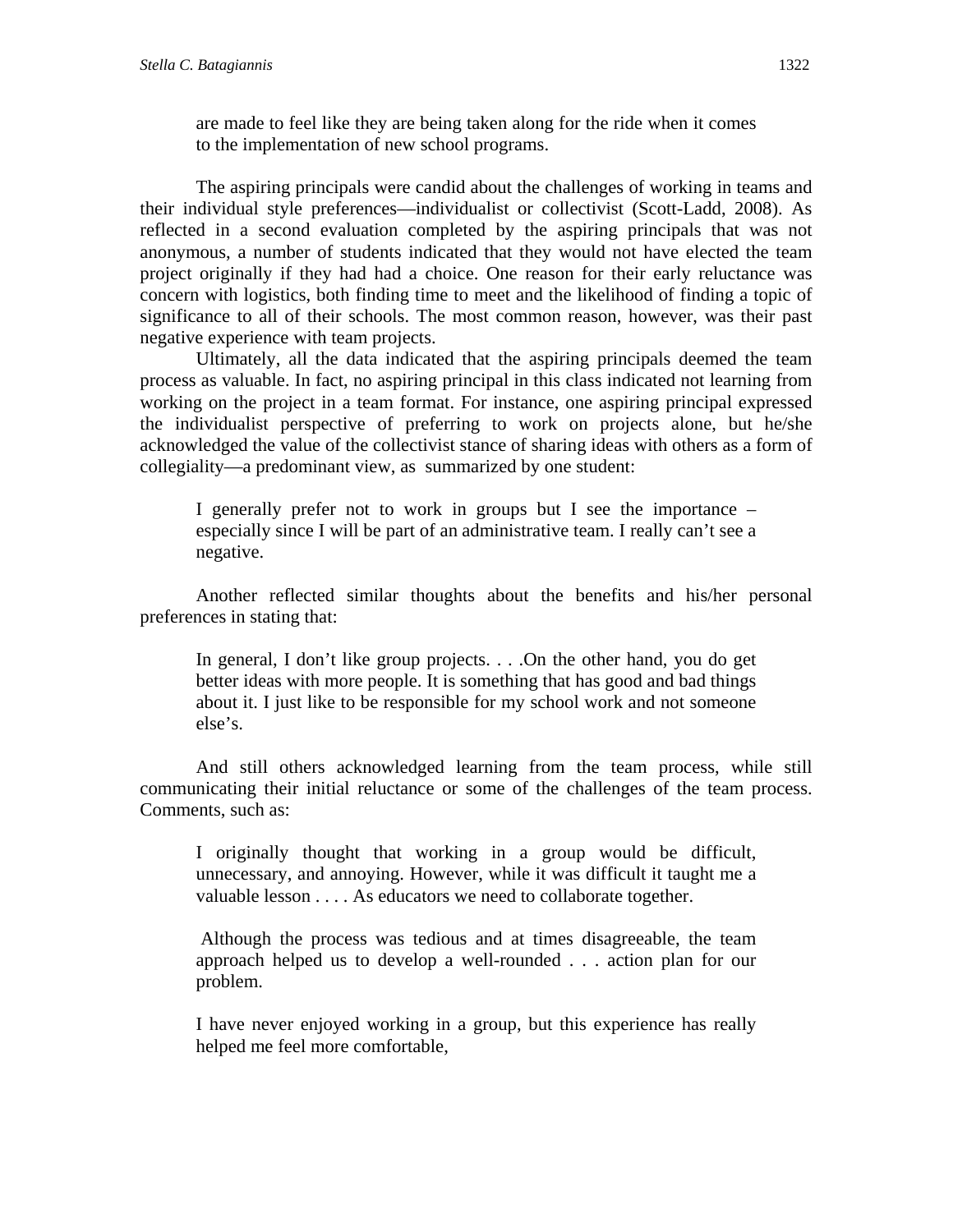The comments above dominated the transformation from an individualist leader to a collectivist with action research as a framework.

In addition, the issue of logistical problems was raised, and the importance of face-to-face meetings to discuss their team project, rather than e-mail and telephone communications, was identified. Some also considered more serious problems that potentially could occur in team projects (e.g., team members failing to contribute), but quickly pointed out that such problems did not surface in their team. Of the 23 aspiring principals, 22 indicated that having completed this team project, they *would* now select a team project in the future if given the choice. Only one indicated continued reluctance. While acknowledging that this had been a positive experience, her past negative ones caused her to perceive her positive experience in this case study as being an anomaly.

Additionally, aspiring principals concluded the team project served as an ultimate source of professional growth. Comments such as:

I learned that I am more comfortable than I thought I would be disagreeing with my colleagues.

Another way I benefited from working in an administrative team was going outside my comfort zone.

became the norm for the transformed aspiring principals.

In conclusion, although the team process was challenging and, not surprisingly, uncomfortable at times, ultimately, the students all felt it was beneficial, with leadership beliefs serving as a unifying factor. For instance, one aspiring principal commented that,

After some discussions, we concluded that while we had our differences, we also share a number of basic tenets about education and the role of the administrator.

Another aspiring principal commented,

We really became a team while working on this project. Not only did I feel that we worked well together on the project; we were forcing each other to start thinking about what kind of leaders we want to be in the future.

And two specifically compared learning from the team process, as opposed to independent learning:

I am not sure that I would have gotten as much out of the action research project if I had done the project on my own. I think that a leader is only as good as the people they [sic] have around them.

. . . I learned more about myself as a leader having to work with a team (especially my team) than I would have if we had to work alone.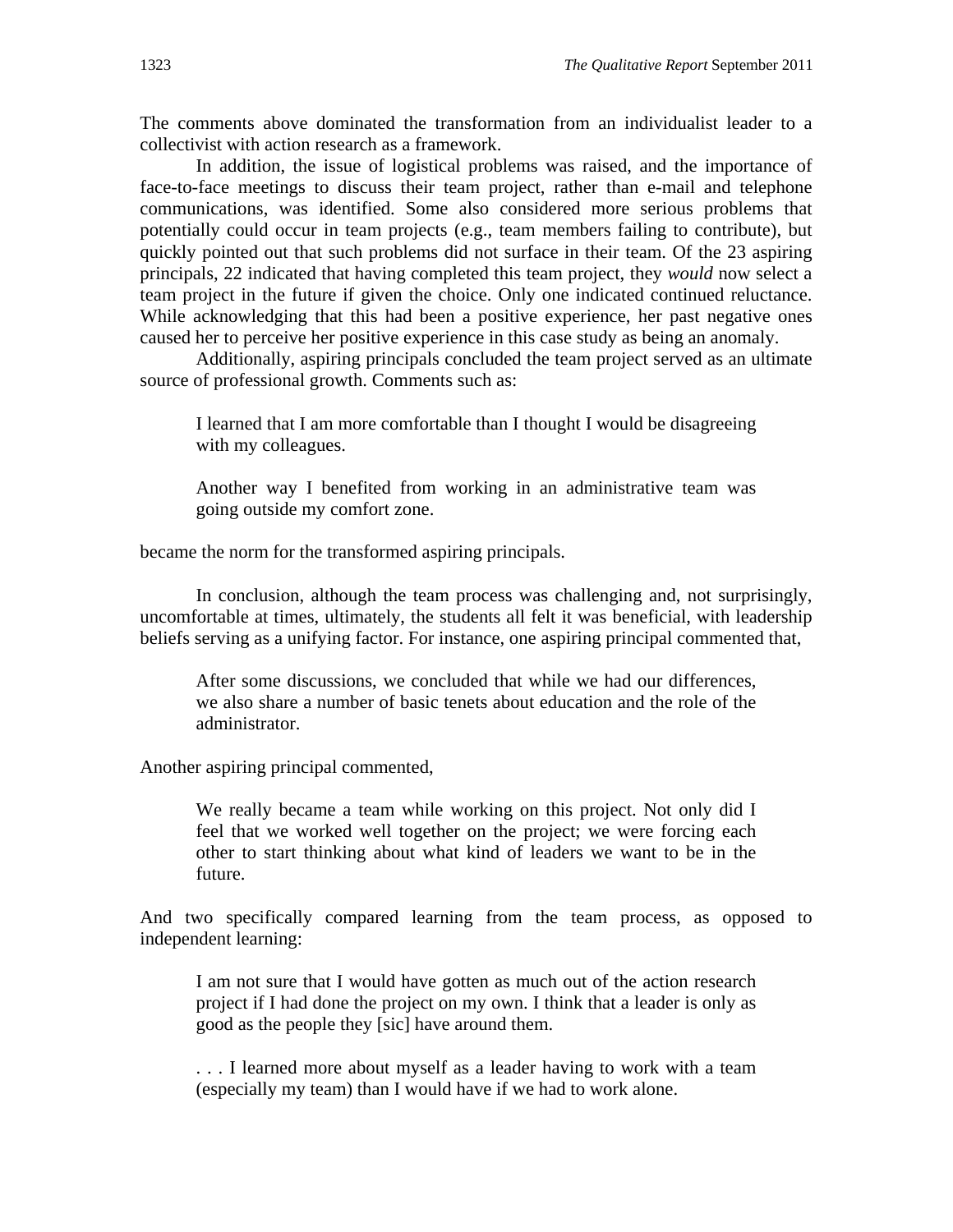On a more collegial level, an additional benefit not originally identified in the objectives of the course was the development of strong networking, friendships, and the building of a mutual support system outside the classroom among the students. One aspiring principal summarized it well:

I truly feel that I have made connections that I will keep with me long after we have completed the cohort.

In the conclusion I will summarize both what the students learned based on their assessments and what I learned about their learning and my own teaching.

## **Limitation of the Study**

The action research project plan was developed in this course, but not implemented for several reasons—time and feasibility. The project was only one component of the introductory leadership course, and the course was only one semester in length. This limited time did not permit completion of both the study and implementation of the project. In addition, and, most importantly, schools are unable to accommodate the immediate implementation of multiple projects. However, given these limitations, aspiring principals were encouraged to include in their planning the selection of topics of import to their schools, to discuss the topics with their principals, and to explore the possibility of current or future implementation.

### **Conclusion**

Educational leaders face many challenges in serving children in today's troubled times. If aspiring principals are to lead schools effectively in the future, they must first establish their leadership identity, which will include analyzing the deep, transformative issues of learning and leading. This research study focused on the metamorphosis of graduate students, helping to transform their very identity from that of teachers to that of aspiring principals using the pedagogy of developing action research projects in simulated administrative teams/professional learning communities.

The constructivist frame of the study paralleled the tenets of action research, sharing such strands as active learning, collaboration, participation in one's own learning, and reflection. Being an active learner is integral to developing a leader identity and to action research. One cannot, after all, lead without first taking initiative and responsibility, being creative, developing effective instructional strategies, and being a transformative visionary. This study supported the use of action research to prepare aspiring principals to don the mantle of leadership and to be transformed from mere managers to true, transformational, instructional leaders.

The study melded theory and practice in each of the three tiers of action research it addressed. It confirmed, strengthened, and deepened my commitment as a professor to action research as a powerful pedagogy for educational leadership identity transformation; my earlier informal assessments of action research were now supported by more formal and intentional analysis and evaluation. The study confirmed the positive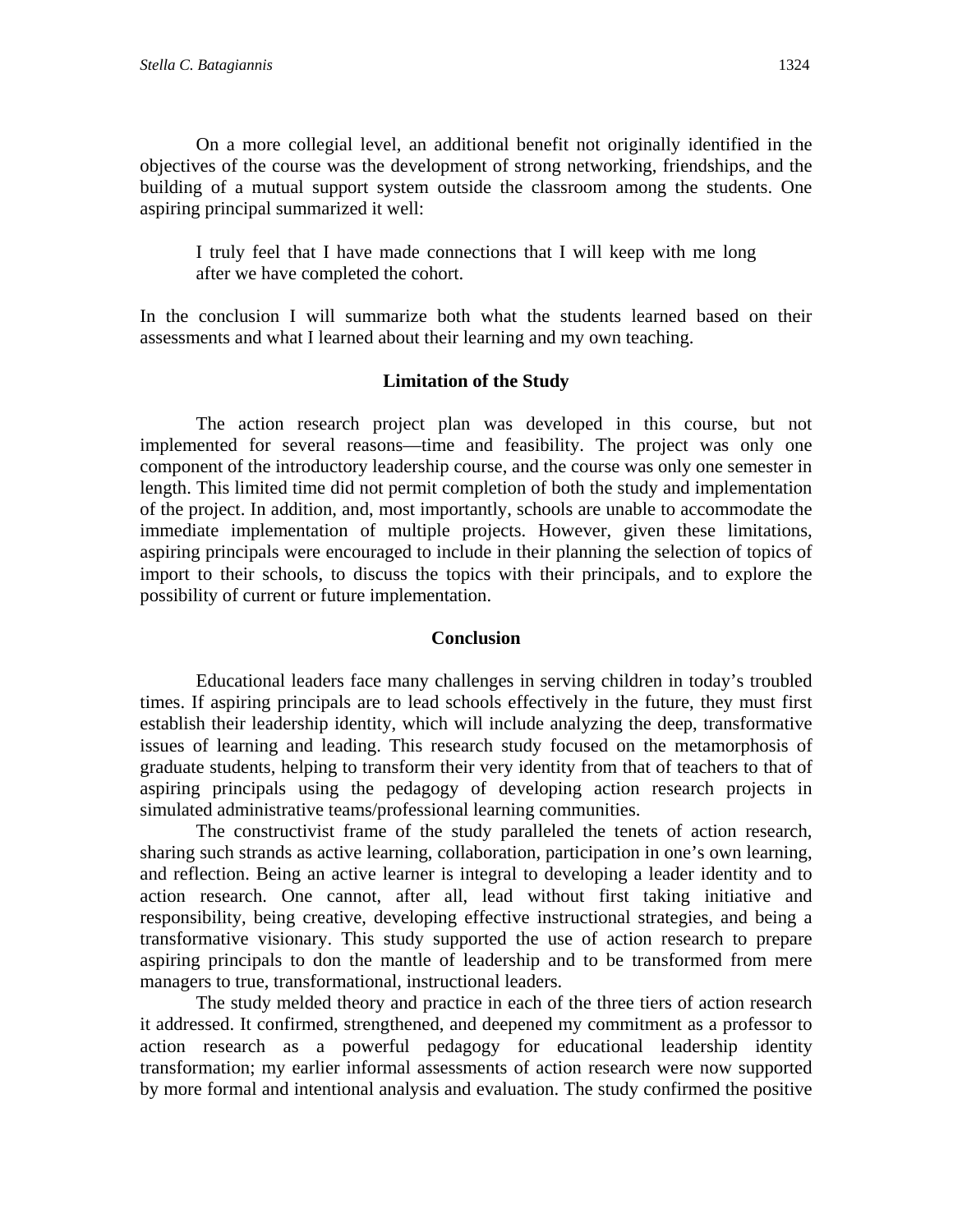effects of action research even though it included only the development of action research projects. The fact that even without implementation, action research was successful at the multiple levels confirms the power of action research.

For academics, action research is an opportunity to analyze, reflect upon, and strengthen our pedagogy by having an unwavering belief in the *possibility* embedded in our teaching. It is that hope, that vision, which defines authentic teaching–open to transforming and creating meaning based on our students' learning and needs– irrespective of the level, P-12 or higher education. This is in direct opposition to the narrow, technical, even scripted substitutions for teaching that are being demanded by the proponents of narrow standards and high stakes testing of our day.

This study should be paradigmatic of what we expect of practitioners in the field. For future aspiring principals, my hope is that they will acquire the courage to complete more sophisticated action research projects—in subsequent courses and in their eventual leadership practice—even, perhaps, integrating social issues and cultural transformation and a sense of "otherness" reflective of critical theory, as well, which surfaced in a few of the aspiring principals' comments. While this is my hope for future leaders and what I teach in the classroom, I also acknowledge that today's narrowly defined accountability, exemplified by *No Child Left Behind* (NCLB), Adequate Yearly Progress (AYP), and now *Race to the Top*, is in contrast to and working against the philosophical underpinnings of this action research project, specifically, as well as the philosophy of action research, generally. This short-sighted movement focuses on the quick fix without concern about research, authentic learning, or the educational development of children. It also neglects the voice of many—educators, students, and parents. NCLB was written, originally, with the intentional exclusion of educators' voice.

Given this climate, future studies on action research and leadership will necessarily be affected by the politics that have infused education and will need to examine the effects of the latter on action research, pedagogy, and learning itself. Yet, even still, the overarching emphasis in teaching aspiring principals should be on deep transformational leadership that rejects the unexamined status quo; challenges the silencing of voice of educators at all times by promoting reskilling; and recognizes and embraces the promise and possibility embedded in action research to transform our leaders, teachers, and schools toward new realities.

#### **References**

- Anderson, G. L., & Herr. K. (1999). The new paradigm wars: Is there room for rigorous practitioner knowledge in schools and universities? *Educational Researcher, 28*(5), 12-21.
- Batagiannis, S. C. (2007). Leadership guided by courage: A challenge to instantaneous perfection. *Journal of Educational Thought, 41*(2), 145-164.
- Batagiannis, S. C. (2008, October). *Nurturing teacher learning: Transforming a defective lens.* Paper presented at the annual meeting of the Mid-Western Educational Research Association, Columbus, Ohio.
- Bolman, L. G., & Deal, T. E. (2002). *Reframing the path to school leadership: A guide for teachers and principals.* Thousand Oaks, CA: Corwin.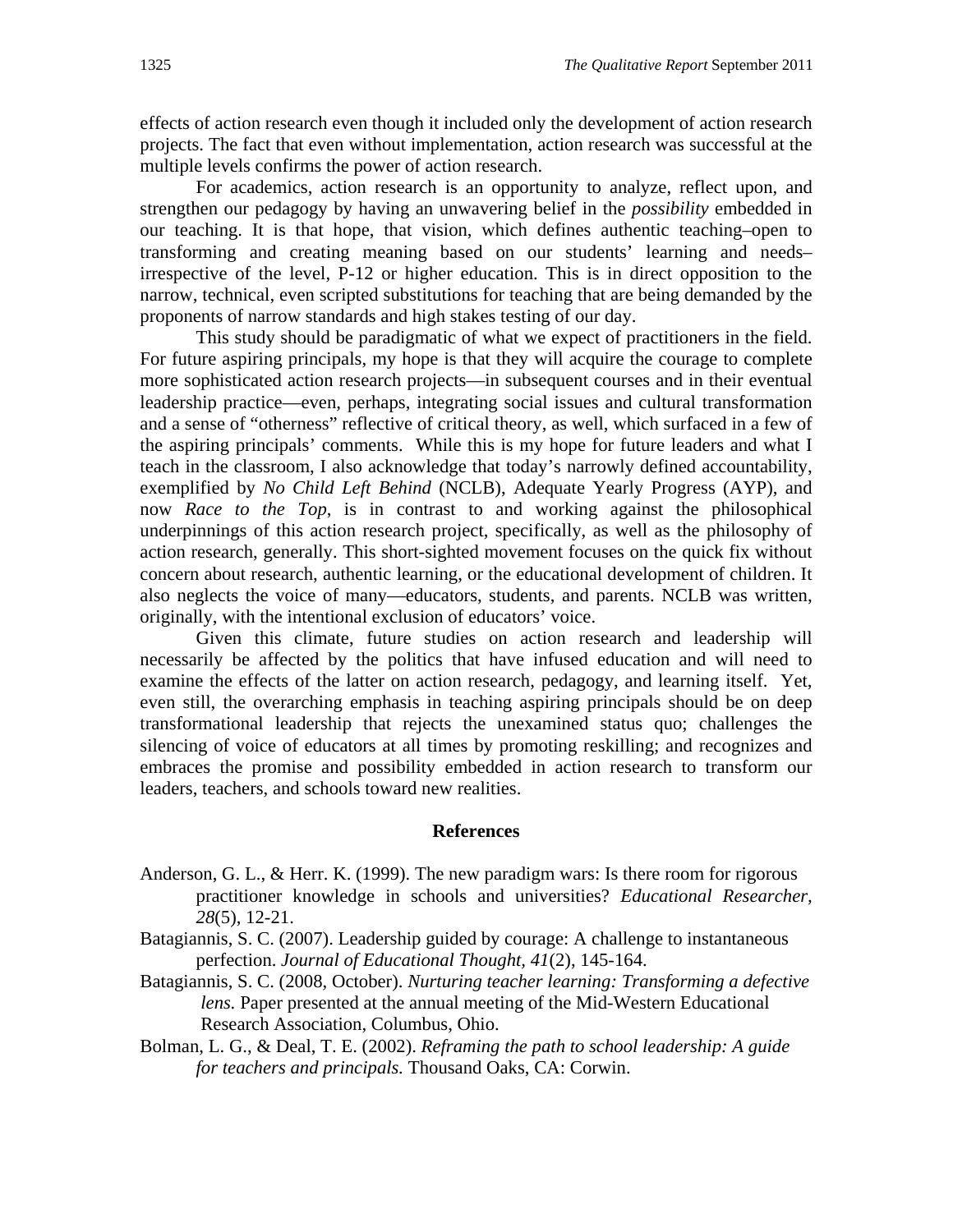- Bracey, G. W. (2002). *What you should know about the* w*ar against America's public schools*. Boston, MA: Allyn and Bacon.
- Burns, J. M. (1978). *Leadership*. New York, NY: Harper and Row.
- Carr, W. (2007). Educational research as a practical science. *International Journal of Research & Method in Education*, *30*(3), 271-286.
- Creswell, J. W. (1994). *Research design: Qualitative & quantitative approaches*. Thousand Oaks, CA: Sage Publications.
- Dewey, J. (1916). *Democracy and education: An introduction to the philosophy of education.* New York, NY: Macmillan.
- Esposito, J., & Evans-Winters, V. (2007). Contextualizing critical action research: Lessons from urban educators. *Educational Action Research, 15*(2), 221-237.
- Erlandson, D. A., Harris, E. L., Skipper, B. L., & Allen, S. D. (1993). *Doing naturalistic inquiry: A guide to methods.* Newbury Park, CA: Sage.
- Freire, P. (1970). *Pedagogy of the oppressed*. New York, NY: Continuum International Publishing.
- Fullan, M. (2005). *Leadership & sustainability*. Thousand Oaks, CA: Corwin.
- Giroux, H. A. (1988). *Teachers as intellectuals: Toward a critical pedagogy of learning.* Granby, MA: Bergin & Garvey.
- Giroux, H. A. (2009a). Obama's dilemma: Postpartisan politics and the crisis of American education. *Harvard Educational Review*, 79(2), 250-266.
- Giroux, H. A., & Saltman, K. (2009b). Obama's betrayal of public education? Arne Duncan and the corporate model of schooling. *Cultural Studies & Critical Methodologies, 9*(6), 772-779.
- Goodlad, J. I. (2007). Why we need public education. In C. Glickman (Ed.), *Letters to the next president: What can we do about the real crisis in public education* (pp. 54-60). New York, NY: Teachers college press.
- Greene, M. (1996). A constructivist perspective on teaching and learning in the arts. In C. T. Fosnot (Ed.), *Constructivism: Theory, perspectives, and practice* (pp. 120- 141). New York, NY: Teachers college press.
- Greenwood, D. J. (2007). Teaching/learning action research requires fundamental reforms in public higher education. *Action Research, 5*(3), 249-264.
- Hargreaves, A., & Fink, D. (2006). *Sustainable leadership*. San Francisco, CA: Jossey- Bass.
- Heifetz. R. A. (1994). *Leadership without easy answers*. Cambridge, MA: Harvard University Press.
- Heifetz, R. A., & Linsky, M. (2002). *Leadership on the Line: Staying alive through the dangers of leading*. Boston, MA: Harvard Business School Press.
- Jenlink, P. M. (2006). The school leader as bricoleur: Developing scholarly practitioners for our schools. *Connexions, 7*(2), 1-12.Retrieved from http://cnx.org/content/m13640/latest/
- Kanpol, B. (1992). *Towards a theory and practice of teacher cultural politics: Continuing the postmodern debate*. Norwood, NJ: Ablex.
- Kemmis, S. (2009). Action research as a practice-based practice. *Educational Action Research, 17*(3), 463-474.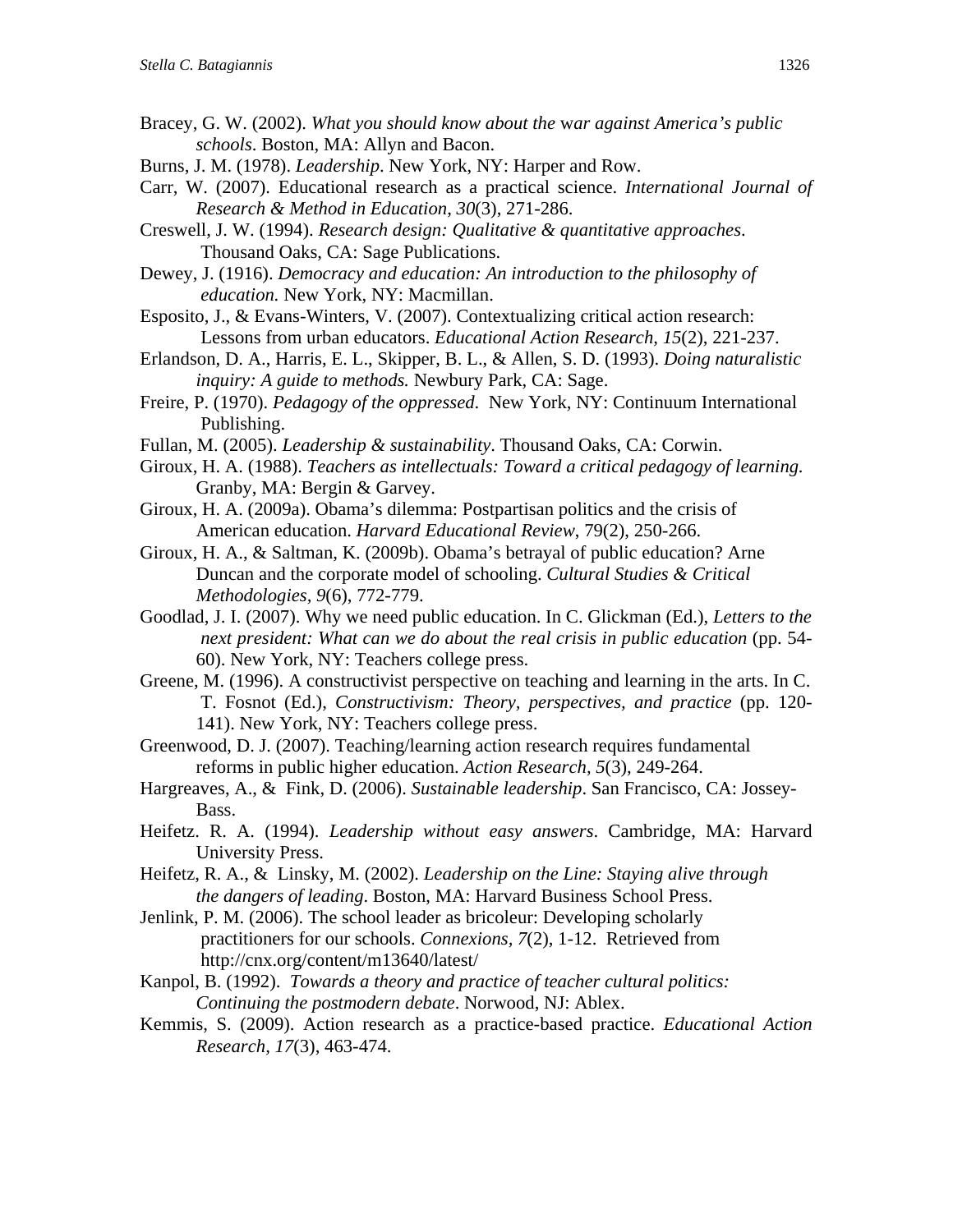- Kitchen, J., & Stevens, D. (2008). Action research in teacher education: Two teacher educators practice action research as they introduce action research to preservice teachers. *Action Research, 6*(1), 7-28.
- Lee, M. (2003). Engaging the whole person through the practice of collaborative learning. *International Journal of Lifelong Education*, *22*(1), 78-93.
- Levin, M., & Martin, A. W. (2007). The praxis of educating action researchers: The possibilities and obstacles in higher education, *Action Research, 5*(3), 219-229.
- Li, Y.-L. (2008). Teachers in action research: Assumptions and potentials. *Educational Action Research, 16*(2), 251-260.
- Mills, G. E. (2003). *Action research: A guide for the teacher researcher*. Upper Saddle River, NJ: Pearson Education.
- Neill, J. (2004). Field theory Kurt Lewin. *Psychology of human growth and transpersonal education*. Retrieved from: http://wilderdom.com/theory/FieldTheory.html
- Piaget, J. (2001). *The psychology of intelligence*. (M. Piercy & D. E. Berlyne, Trans.). New York, NY: Taylor and Francis.
- Sagor, R. D. (2005). *The action research guidebook: A four-step process for educators and school teams*. Thousand Oaks, CA: Corwin.
- Schoen, S. (2007). Action research: A developmental model of professional socialization. *The Clearing House, 80*(5), 211-216.
- Schon, D. A. (1995). The new scholarship requires a new epistemology. *Change, 27*(6), 26-35.
- Schweitzer, L., & Stephenson, M. (2008). Charting the challenges and paradoxes of constructivism: A view from professional education. *Teaching in Higher Education, 13*(5), 583-593.
- Scott-Ladd, B., & Chan, C. C. (2008). Using action research to teach students to manage team learning and improve teamwork satisfaction. *Active Learning in Higher Education, 9*(3), 231-248.
- Sergiovanni, T. J. (1996). *Leadership for the schoolhouse.* San Francisco, CA: Jossey- Bass.
- Sergiovanni, T. J. (2005). *Strengthening the heartbeat: Leading and learning together in schools.* San Francisco, CA: Jossey-Bass.
- Vygotsky, L. S. (1978). *Mind in society: The development of higher psychological processes.* Cambridge, MA: Harvard University Press.

#### **Acknowledgement**

Special thanks and appreciation are extended to Dr. Barry Kanpol, the Dean of the College of Education and Public Policy, Indiana University-Purdue University Fort Wayne. He is a passionate proponent of action research and in the spirit of action research, encourages and challenges faculty and students to be transformational teachers and leaders.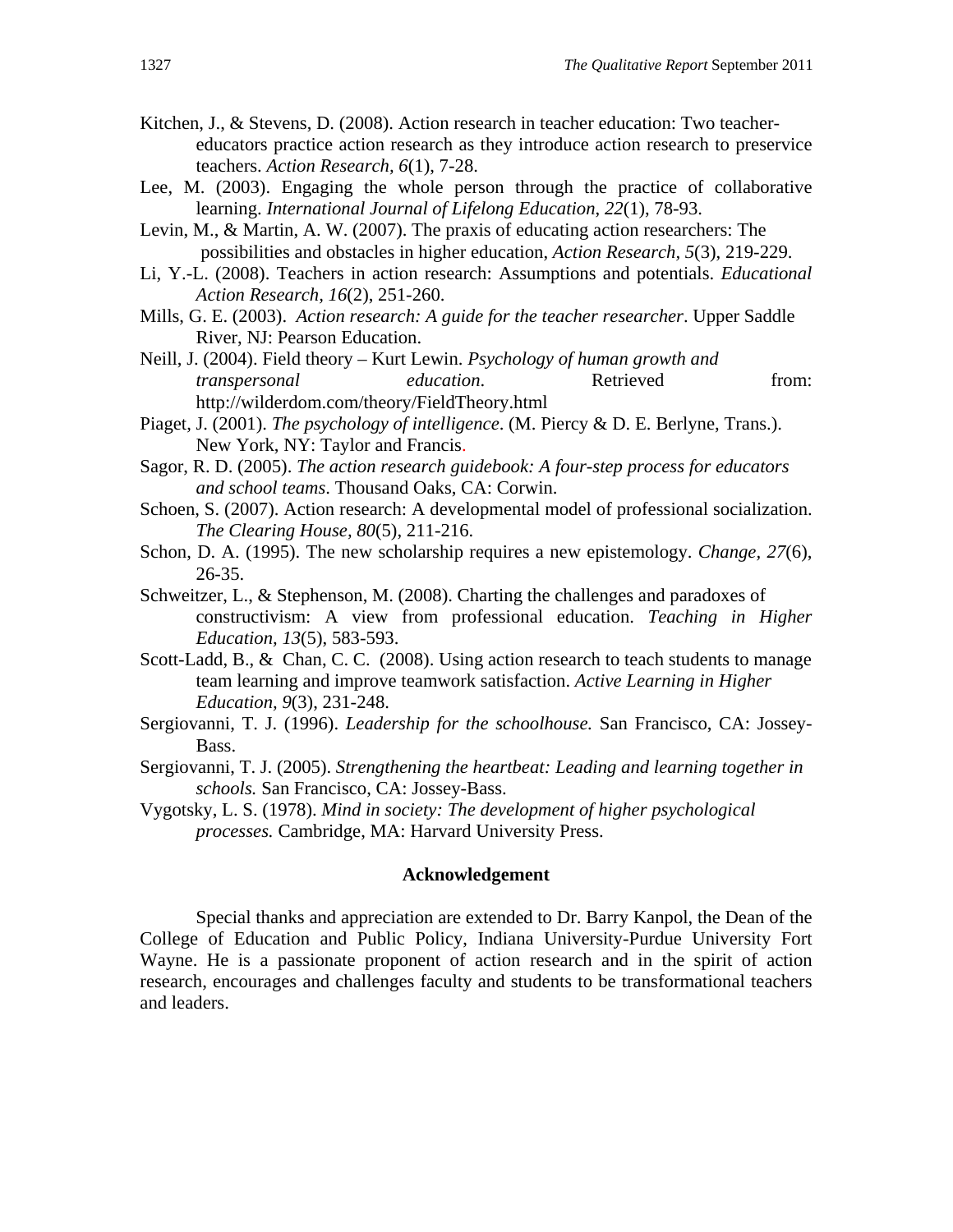## **Appendix A**

## **Course Learning Objectives**

a). To begin to reflect upon and develop their identity as educational leaders and to begin the transition of exploring education from the lens of a principal, rather than of a teacher/graduate student.

b). To analyze and differentiate between surface, technical, management issues and the deeper issues of leadership reflected in leadership praxis.

c). To participate in and create their own learning—beginning with the selection of their leadership topic, participating in an "administrative team," and concluding with the selfevaluation of their learning and of the contribution of the pedagogy of action research to that learning.

d). To synthesize their learning about action research with the functioning of an administrative team, including divergent visions, priorities, and conflicts.

e). To envision action research as a model of professional development and school improvement and, potentially, of a professional learning community.

## **Appendix B**

## **Aspiring Principals' Self-Analyses and Course Analyses (Anonymously Completed):**

1.) Assess if and how developing your action research project helped you:

a). to transition from the perspective of a teacher to that of an educational leader and . . . .

b). to understand the deeper issues in education and leadership, as opposed to surface, management issues alone.

c). Explain if you plan to implement the project you designed in your present school or as a future principal?

2.) Analyze from the perspective of an educational leader:

a). what you learned and/or benefited from in working as a member of an "administrative team" or . . . .

- b). why you did not learn and/or benefit from working as a member of an "administrative team."
- 3.) Analyze a deeper issue(s) about which you learned through this project.

## **Author Note**

Dr. Stella C. Batagiannis is an Associate Professor of Educational Leadership in the College of Education and Public Policy of Indiana University-Purdue University Fort Wayne. Her teaching responsibilities in the graduate program include the courses: *Introduction to Educational Leadership, Public School Personnel Management, The Principalship K-12, School-Community Relations, and the Practicum in Educational Leadership*. She spent over thirty years in K-12 education as a superintendent, principal,